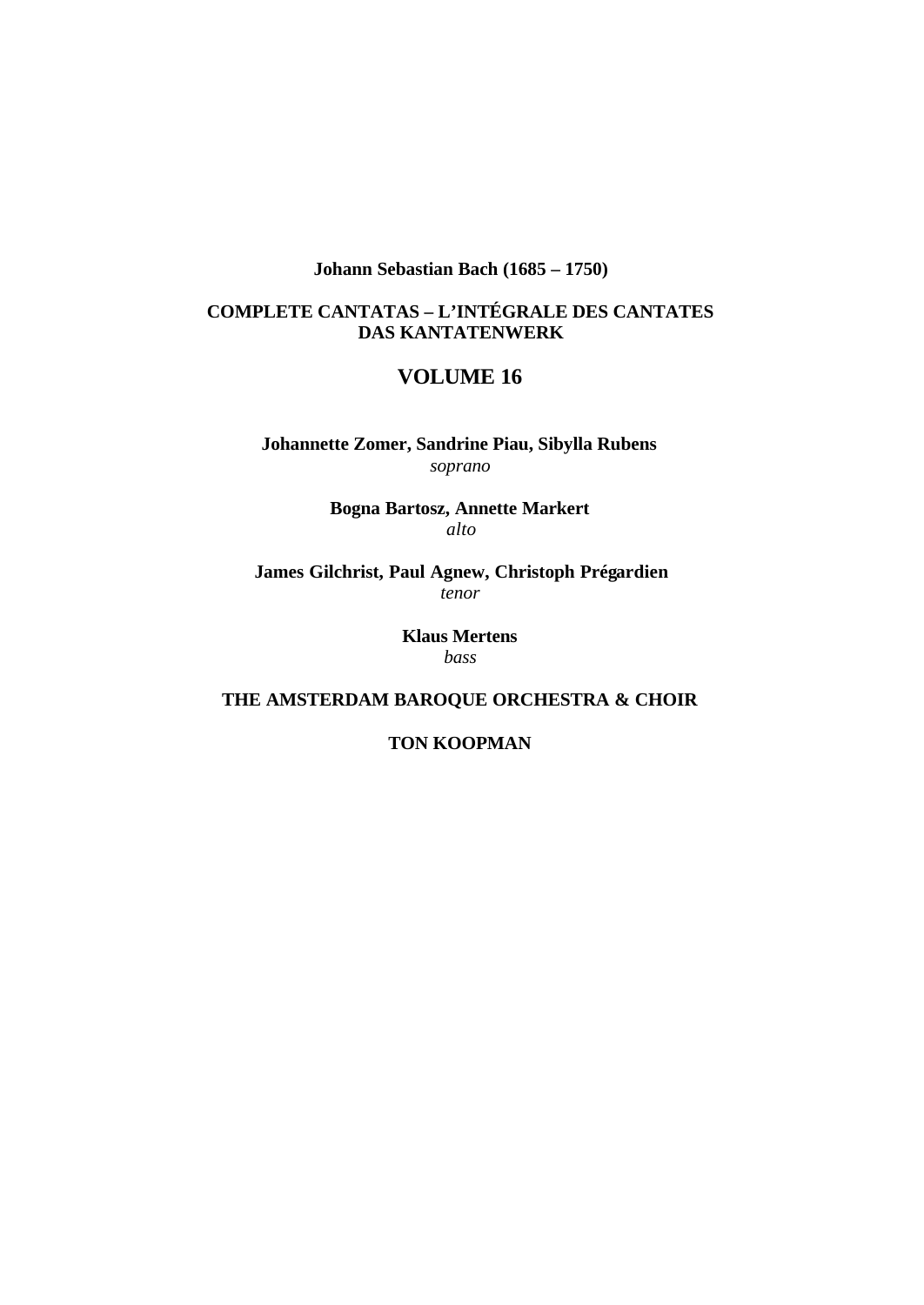## **COMPACT DISC 1 00:00**

**Ich habe genung BWV 82 00:00**

Festo Purificationis Mariae At the Feast of the Purification – Am Feste Mariae Reinigung – Pour la Fêt e de la Purification de Marie Text: unknown *Bass, strings, oboe, basso continuo* **Klaus Mertens,** *bass* 

01. Aria (Bass): "Ich habe genung" 00:00 02. Recitative (Bass): "Ich habe genung! Mein Trost ist nur allein" 03. Aria (Bass): "Schlummert ein, ihr matten Augen" 04. Recitative (Bass): "Mein Gott! wenn kömmt das schöne: Nun!"

05. Aria (Bass): "Ich freue mich auf meinen Tod"

#### **Wer weiss, wie nahe mir mein Ende BWV 27 00:00**

Dominica 16 post Trinitatis At the 16th Sunday after Trinity – Am 16. Sonntag nach Trinitatis – Pour le 16ième Dimanche après la Trinité Text: (1) Ämilie Juliane von Schwarzburg-Rudolstadt, 1688; (2-5) Anon.; (6) Johann Georg Albinus, from *Welt, ade, ich bin dein müde Choir, strings, oboes, oboe da caccia, horn, organo obbligato, bassoon, basso continuo* **Johanette Zomer,** *soprano* **– Annette Markert,** *alto* **– James Gilchrist,** *tenor* **– Klaus Mertens,** *bass*

06. Chorale and recitative: "Wer weiss, wie nahe mir mein Ende" 00:00 07. Recitative (Tenor): "Mein Leben hat kein ander Ziel" 08. Aria: "Willkommen! Will ich sagen" 09. Recitative (Soprano): "Ach, wer doch schon im Himmel wär!"

10. Aria (Bass): "Gute Nacht"

11. Chorale: "Welt, ade! Ich bin dein müde"

### **Herr Gott, dich loben wir BWV 16 00:00**

Festo Circumcisionis Christi For the Feast of the Circumcision – Am Fest der Beschneidung Christi – Pour la Fête de la Circoncision de Christ Text: (1) after *Tedeum* Martin Luther, 1529; (2-5) Georg Christian Lehms 1711; (6) Paul Eber, 1580 from *Helft mir Gotts Güte preisen Choir, strings, oboes, oboe da caccia, corno da caccia, bassoon, basso continuo*

| Choir, strings, oboes, oboe aa caccia, corno aa caccia, bassoon, basso continuo<br>Bogna Bartosz, alto – Paul Agnew, tenor – Klaus Mertens, bass                                                                                                                                                                              |       |  |
|-------------------------------------------------------------------------------------------------------------------------------------------------------------------------------------------------------------------------------------------------------------------------------------------------------------------------------|-------|--|
| 12. Chorale: "Herr Gott, dich loben wir"<br>13. Recitative (Bass): "So stimmen wir bei dieser frohe Zeit"<br>14. Aria (tutti?): "Lasst uns jauchzen"<br>15. Recitative (Alto): "Ach treuer Hort, Beschütz auch ferner hin"<br>16. Aria (Tenor): "Geliebter Jesu, du allein"<br>17. Chorale: "All solch dein Güt dein preisen" | 00:00 |  |
| Appendix:                                                                                                                                                                                                                                                                                                                     |       |  |
| Herr Gott, dich loben wir BWV 16<br>(Katherine McGillivray, viola)<br>18. Aria (Tenor): "Geliebter Jesu, du allein"                                                                                                                                                                                                           | 00:00 |  |
| Ich habe genung BWV 82                                                                                                                                                                                                                                                                                                        | 00:00 |  |

*(Strings only)* 19. Aria (Bass): "Schlummert ein, ihr matten Augen"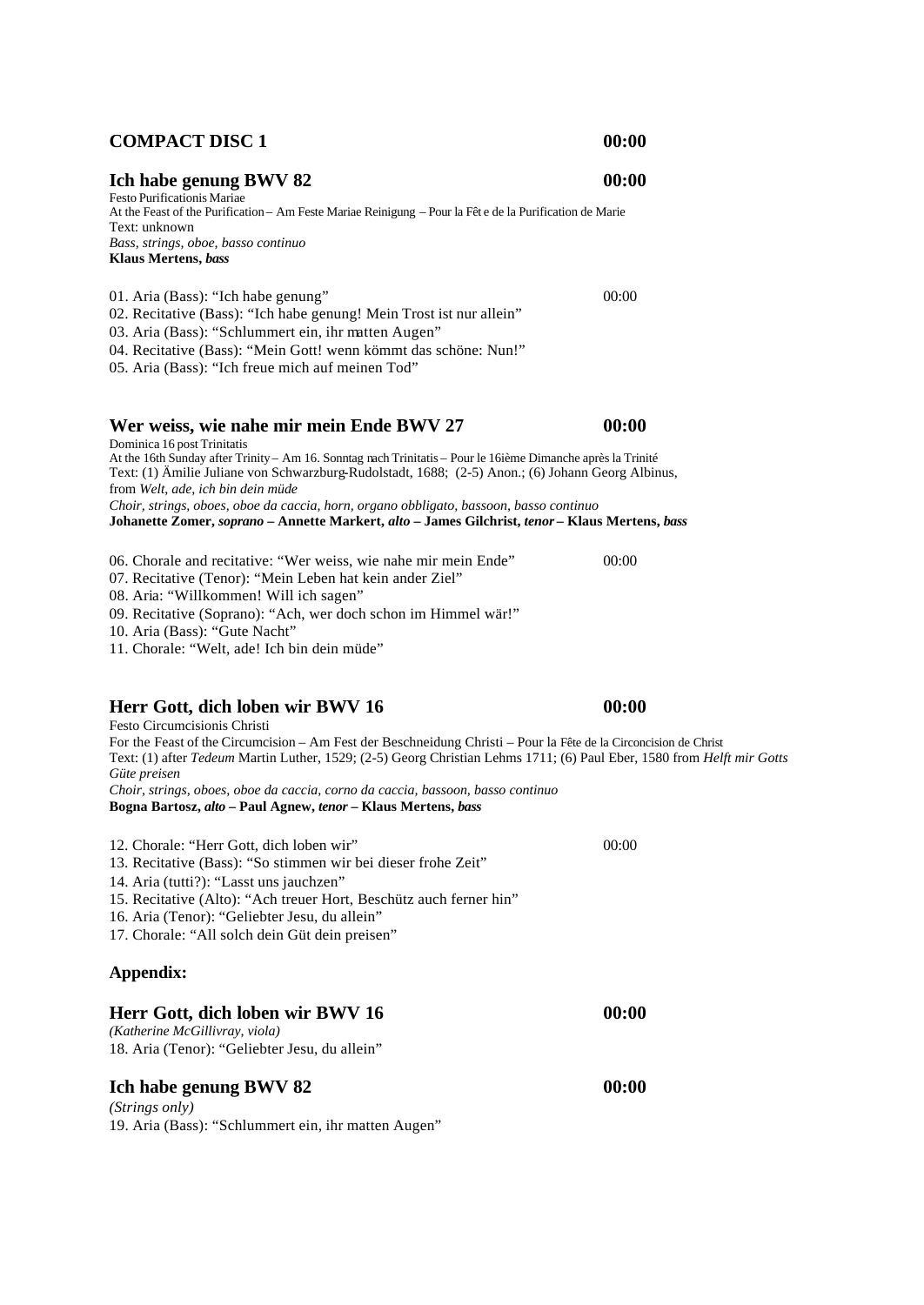## **COMPACT DISC 2**

| Vergnügte Ruh, beliebte Seelenlust BWV 170                                                                                                                                                                                                                                                                                                                                    | 00:00 |
|-------------------------------------------------------------------------------------------------------------------------------------------------------------------------------------------------------------------------------------------------------------------------------------------------------------------------------------------------------------------------------|-------|
| Dominica 6 post Trinitatis<br>At the 6th Sunday after Trinity - Am 6. Sonntag nach Trinitatis - Pour le 6ième Dimanche après la Trinité<br>Text: Georg Christian Lehms                                                                                                                                                                                                        |       |
| Strings, oboe, organo obbligato, basso continuo                                                                                                                                                                                                                                                                                                                               |       |
| Bogna Bartosz, alto                                                                                                                                                                                                                                                                                                                                                           |       |
| 01. Aria (Alto): "Vergnügte Ruh, beliebte Seelenlust"                                                                                                                                                                                                                                                                                                                         | 00:00 |
| 02. Recitative (Alto): "Die Welt, das Sündenhaus"                                                                                                                                                                                                                                                                                                                             |       |
| 03. Aria (Alto): "Wie jammern mich doch die verkehrten Herzen"                                                                                                                                                                                                                                                                                                                |       |
| 04. Recitative (Alto): "Wer sollte sich demnach"                                                                                                                                                                                                                                                                                                                              |       |
| 05. Aria (Alto): "Mir ekelt mehr zu leben"                                                                                                                                                                                                                                                                                                                                    |       |
| Herr, deine Augen sehen nach dem Glauben BWV 102                                                                                                                                                                                                                                                                                                                              | 00:00 |
| Dominica 10 post Trinitatis<br>At the 10h Sunday after Trinity - Am 10. Sonntag nach Trinitatis - Pour le 10ième Dimanche après la Trinité<br>Text: (1) Jeremia 5, 3; (2, 3, 5, 6) Anon.; (4) Rom. 2, 4-5; (7) Johann Heermann, 1630<br>Choir, strings, oboes, flauto traverso, bassoon, basso continuo<br>Bogna Bartosz, alto - James Gilchrist, tenor - Klaus Mertens, bass |       |
| 06. Chorus: "Herr, deine Augen sehen nach dem Glauben"                                                                                                                                                                                                                                                                                                                        | 00:00 |
| 07. Recitative (Bass): "Wo ist das Ebenbild"                                                                                                                                                                                                                                                                                                                                  |       |
| 08. Aria (Alto): "Weh der Seele, die den Schaden"                                                                                                                                                                                                                                                                                                                             |       |
| 09. Arioso (Bass): "Verachtest du den Reichtum seiner Gnade"                                                                                                                                                                                                                                                                                                                  |       |
| Second part / Parte seconda                                                                                                                                                                                                                                                                                                                                                   |       |
| 10. Aria (Tenor): "Erschrecke doch, du allzu sichre Seele"                                                                                                                                                                                                                                                                                                                    | 00:00 |
| 11. Recitative (Alto): "Bei Warten ist Gefahr"                                                                                                                                                                                                                                                                                                                                |       |
| 12. Chorale: "Heut lebst du, heut bekehre dich"                                                                                                                                                                                                                                                                                                                               |       |
| Gott der Herr ist Sonn und Schild BWV 79                                                                                                                                                                                                                                                                                                                                      | 00:00 |
| <b>Festo Reformationis</b>                                                                                                                                                                                                                                                                                                                                                    |       |
| At the Feast of Reformation - Zum Reformationsfest - Pour la Fête de la Reformation<br>Text: (1) Psalm 84, 12; (2, 4, 5) Anon.; (3) Martin Rinckart, 1636; (6) Ludwig Hembold, 1575<br>Choir, strings, oboes, horns, timpani, bassoon, basso continuo                                                                                                                         |       |
| Sandrine Piau, soprano - Bogna Bartosz, alto - Klaus Mertens, bass                                                                                                                                                                                                                                                                                                            |       |
| 13. Chorus: "Gott der Herr ist Sonn und Schild"                                                                                                                                                                                                                                                                                                                               | 00:00 |
| 14. Aria (Alto): "Gott ist unsre Sonn und Schild"                                                                                                                                                                                                                                                                                                                             |       |
| 15. Chorale: "Nun danket alle Gott"                                                                                                                                                                                                                                                                                                                                           |       |
| 16. Recitative (Bass): "Gottlob, wir wissen den rechten Weg zur Seligkeit"<br>17. Aria (Soprano, Bass): "Gott, ach Gott, verlass die Deinen nimmermehr"<br>18. Chorale: Erhalt uns in der Wahrheit"                                                                                                                                                                           |       |
|                                                                                                                                                                                                                                                                                                                                                                               |       |
|                                                                                                                                                                                                                                                                                                                                                                               |       |
|                                                                                                                                                                                                                                                                                                                                                                               |       |

# **COMPACT DISC 3 00:00**

**Ich geh und suche mit Verlangen (Dialogus) BWV 49 00:00** Dominica 20 post Trinitatis

At the 20th Sunday after Trinity – Am 20. Sonntag nach Trinitatis – Pour le 20ième Dimanche après la Trinité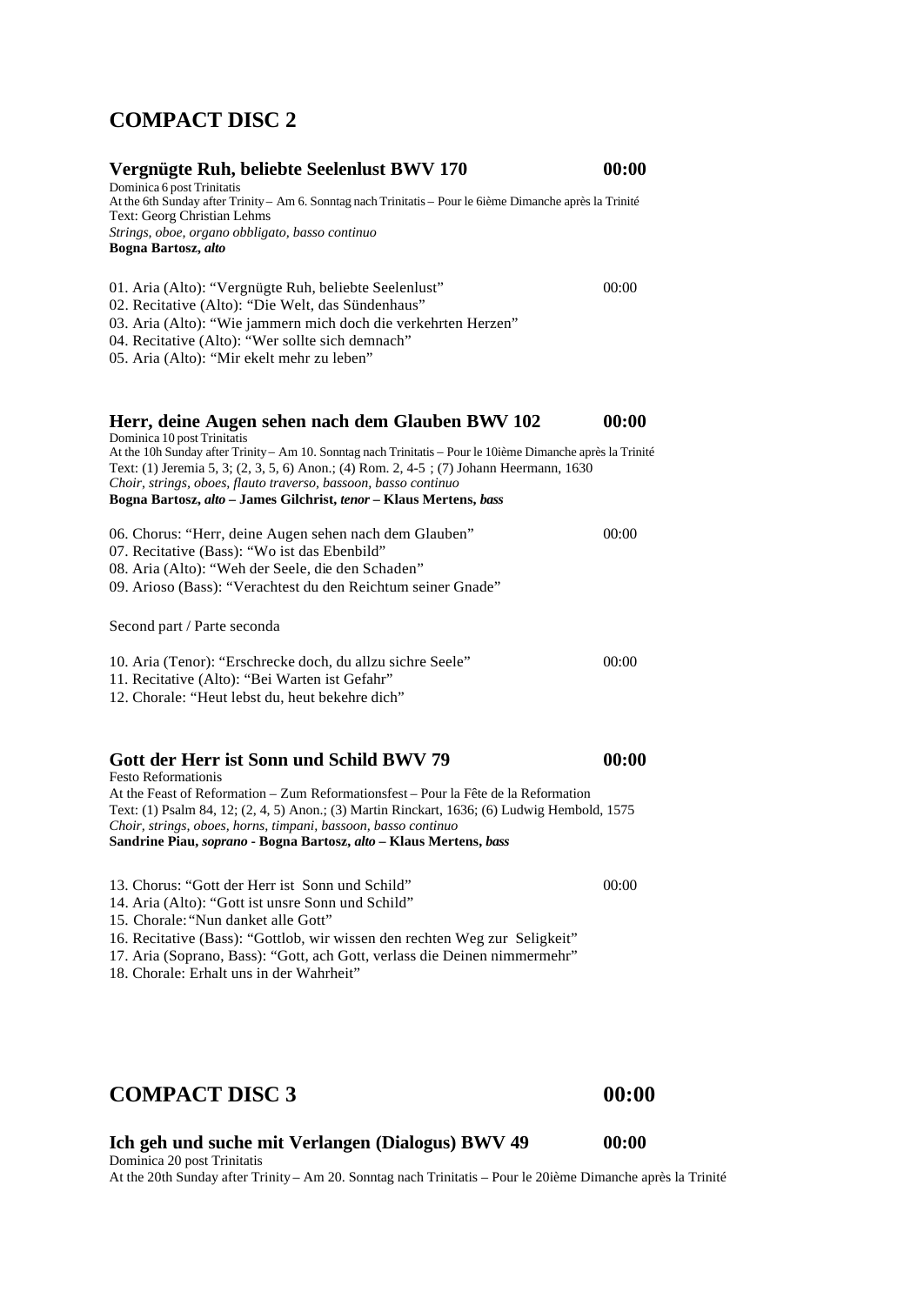Text: (1-5) Anon.; (6) Philipp Nicolai *Strings, violoncello piccolo, oboe d'amore, organo obbligato, basso continuo*  **Sybilla Rubens,** *soprano* **– Klaus Mertens,** *bass*

01. Sinfonia 00:00

02. Aria (Bass): "Ich geh und suche mit Verlangen"

- 03. Recitative (Soprano, Bass): "Mein Mahl ist zubereit"
- 04. Aria (Soprano): "Ich bin herrlich, ich bin schön"
- 05. Recitative (Soprano, Bass): "Mein Glaube hat mich selbst so angezogen"

06. Aria and Chorale (Soprano, Bass): "Dich hab ich je und je geliebt"

#### **Gott fähret auf mit Jauchzen BWV 43 00:00**

Festo Ascensionis Christi On the Ascension Day – Christi Himmelfahrt – Pour la Fête de l'Ascension de Christ Text: (1) Psalm 47, 6-7; (2, 3, 5-10) Anon.; (4) Markus 16, 19; (11) Johann Rist, 1641 *Choir, strings, oboes, trumpets, timpani, bassoon, basso continuo* **Johanette Zomer,** *soprano* **– Bogna Bartosz,** *alto* **– Christoph Prégardien,** *tenor* **– Klaus Mertens,** *bass*

07. Chorus: "Gott fähret auf mit Jauchzen" 00:00 08. Recitative (Tenor): "Es will der Höchste sich ein Siegsgepräng bereiten" 09. Aria (Tenor): "Ja tausendmal tausend begleiten den Wagen" 10. Recitative (Soprano): "Und der Herr, nachdem er mit ihnen geredet hatte"

11. Aria (Soprano): "Mein Jesus hat nunmehr"

Second part / Seconda Parte

- 12. Recitative (Bass): "Es kommt der Helden Held" 00:00
- 13. Aria (Bass): "Er ists, der ganz allein"
- 14. Recitative (Alto): "Der Vater hat ihm ja"
- 15. Aria (Alto): "Ich sehe schon im Geist"
- 16. Recitative (Soprano): "Er will mir neben sich"

17. Chorale: "Du Lebensfürst, Herr Jesu Christ"

#### **Brich dem hungrigen dein Brot BWV 39 00:00**

Dominica 1 post Trinitatis At the 1st Sunday after Trinity – Am 1. Sonntag nach Trinitatis – Pour le 1er Dimanche après la Trinité Text: (1) Isaiah 58, 7-8; (2, 3, 5, 6) Anon.; (4) Hebrews 13, 16; (7) David Denicke, 1648 *Choir, strings, recorders, oboes, bassoon, basso continuo* **Johanette Zomer,** *soprano* **– Bogna Bartosz,** *alto* **– Klaus Mertens,** *bass*

18. Chorus: "Brich dem hungrigen dein Brot" 00:00

- 19. Recitative (Bass): "Der reiche Gott wirft seinen Überfluss auf uns"
- 20. Aria (Alto): "Seinem Schöpfer noch auf Erden"

Seconda parte

- 21. Basso solo: "Wohlzutun und mitzuteilen"
- 22. Aria (Soprano): "Höchster, was ich habe"
- 23. Recitative (Alto): "Wie soll ich dir, o Herr! Denn sattsamlich vergelten"
- 24. Chorale: "Selig sind, die aus Erbarmen"

#### **Appendix: Gott fähret auf mit Jauchzen BWV 43 00:00**

*(Margaret Faultless, violin)* 13. Aria (Bass): "Er ists, der ganz allein"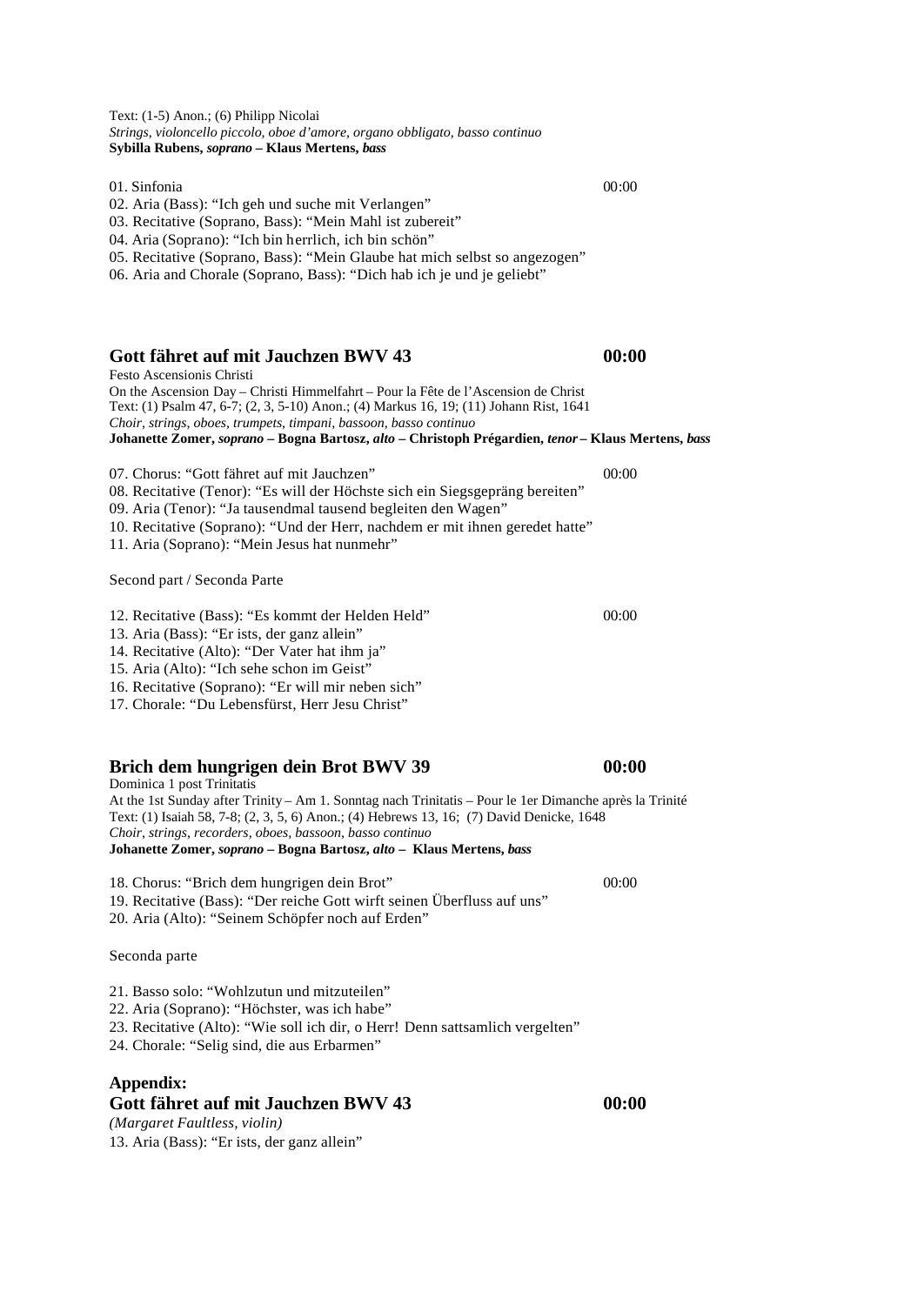#### **THE AMSTERDAM BAROQUE ORCHESTRA & CHOIR**

#### **THE AMSTERDAM BAROQUE ORCHESTRA SOLOISTS:**

Margaret Faultless *violin* Katherine McGillivray *viola* Jonathan Manson *violoncello, violoncello piccolo* Alfredo Bernardini *oboe, oboe da caccia, oboe d'amore* Katharina Spreckelsen *oboe* in BWV 102 nr.3 Wilbert Hazelzet *flauto traverso* Stephen Keavy *trumpet* Andrew Clark *horn* Ton Koopman *organ*

BWV 16, BWV 79

**The Amsterdam Baroque Orchestra**

Margaret Faultless, Marc Cooper, Foskien Kooistra, Marshall Marcus, Carla Marotta, Fanny Pestalozzi, David Rabinovich, Alida Schat,

Silvia Schweinberger *violin* • Katherine McGillivray, Nicky Akeroyd *viola*

Jonathan Manson, Catherine Jones *violoncello* • Nicholas Pap *double bass*

Alfredo Bernardini, Michel Henry *oboe* • Wouter Verschuren *bassoon*

Andrew Clark, François Mérand *horn* • Luuk Nagtegaal *timpani*

Mike Fentross *lute* • Ton Koopman, Matthew Halls *continuo*

**The Amsterdam Baroque Choir**

Mariëtte Bastiaansen, Henriette Feith, Melanie Greve, Loes Groot Antink, Francine van der Heijden Orlanda Velez Isidro *soprano* •

Annemieke Cantor, Stephen Carter, Peter de Groot, Hugo Naessens *alto*

Otto Bouwknegt, Sebastian Brouwer, Andreas Gisler, Henk Gunneman, Geraint Roberts *tenor*

Matthijs Mesdag, Mitchell Sandler, René Steur, Hans Wijers *bass*

BWV 39, BWV 43

**The Amsterdam Baroque Orchestra**

Margaret Faultless, Marc Cooper, Lisa Ferguson, Foskien Kooistra, Marshall Marcus, Carla Marotta, Fanny Pestalozzi, David Rabinovich,

Alida Schat *violin* • Katherine McGillivray, Jane Rogers *viola*

Jonathan Manson, Catherine Jones *violoncello* • Nicholas Pap *double bass*

Alfredo Bernardini, Michel Henry *oboe* • Wouter Verschuren *bassoon*

Heiko ter Schegget, Reine-Marie Verhagen *recorder*

Stephen Keavy, Jonathan Impett, James Ghigi *trumpet* • Luuk Nagtegaal *timpani*

Mike Fentross *lute* • Ton Koopman, Matthew Halls *continuo*

**The Amsterdam Baroque Choir**

Maria Luz Alvarez, Els Bongers, Henriette Feith, Vera Lansink, Orlanda Velez Isidro *soprano*

Stephen Carter, Peter de Groot, Dorien Lievers, Hugo Naessens *alto*

Sebastian Brouwer, Henk Gunneman, Tilman Kögel, Joost van der Linden *tenor*

Kees van Hees, Matthijs Mesdag, René Steur, Hans Wijers *bass*

BWV 102

**The Amsterdam Baroque Orchestra**

Margaret Faultless, Kati Debretzeni, Lisa Domnisch, Lisa Ferguson, Foskien Kooistra, Fanny Pestalozzi, David Rabinovich, Alida Schat,

Silvia Schweinberger *violin* • Katherine McGillivray, Jane Rogers *viola*

Jonathan Manson, Jennifer Morsches *violoncello* • Michele Zeoli *double bass*

Katharina Spreckelsen, Alfredo Bernardini, Michel Henry *oboe* • Wilbert Hazelzet *traverso*

Wouter Verschuren *bassoon* • Mike Fentross *lute* • Ton Koopman, Matthew Halls *continuo*

**The Amsterdam Baroque Choir**

Andrea van Beek, Pauline Graham, Cécile Kempenaers, Vera Lansink, Lut van de Velde, Dorothee Wohlgemuth *soprano* • Annemieke

Cantor, Stephen Carter, Peter de Groot, Hugo Naessens *alto*

Malcolm Bennett, Otto Bouwknegt, Henk Gunneman, Michiel ten Houten de Lange, Geraint Roberts *tenor*

Donald Bentvelsen, Mitchell Sandler, René Steur, Hans Wijers *bass*

BWV 27

**The Amsterdam Baroque Orchestra**

Margaret Faultless, Marc Cooper, Lisa Domnisch, Foskien Kooistra, Carla Marotta, Fanny Pestalozzi, David Rabinovich, Alida Schat, Ruth

Slater *violin* • Katherine McGillivray, Jane Rogers *viola*

Jonathan Manson, Catherine Jones *violoncello* • Margaret Urquhart *double bass*

Alfredo Bernardini, Michel Henry *oboe* • Wouter Verschuren *bassoon* • Andrew Clark *horn*

Mike Fentross *lute* • Ton Koopman, Matthew Halls *continuo*

**The Amsterdam Baroque Choir**

Maria Luz Alvarez, Mariëtte Bastiaansen, Pauline Graham, Vera Lansink, Dorothee Wohlgemuth *soprano*

Stephen Carter, Peter de Groot, Hugo Naessens, Carla Schaap *alto*

Otto Bouwknegt, Sebastian Brouwer, Henk Gunneman, Tilman Kögel, Geraint Roberts *tenor*

Donald Bentvelsen, Matthijs Mesdag, René Steur, Hans Wijers *bass*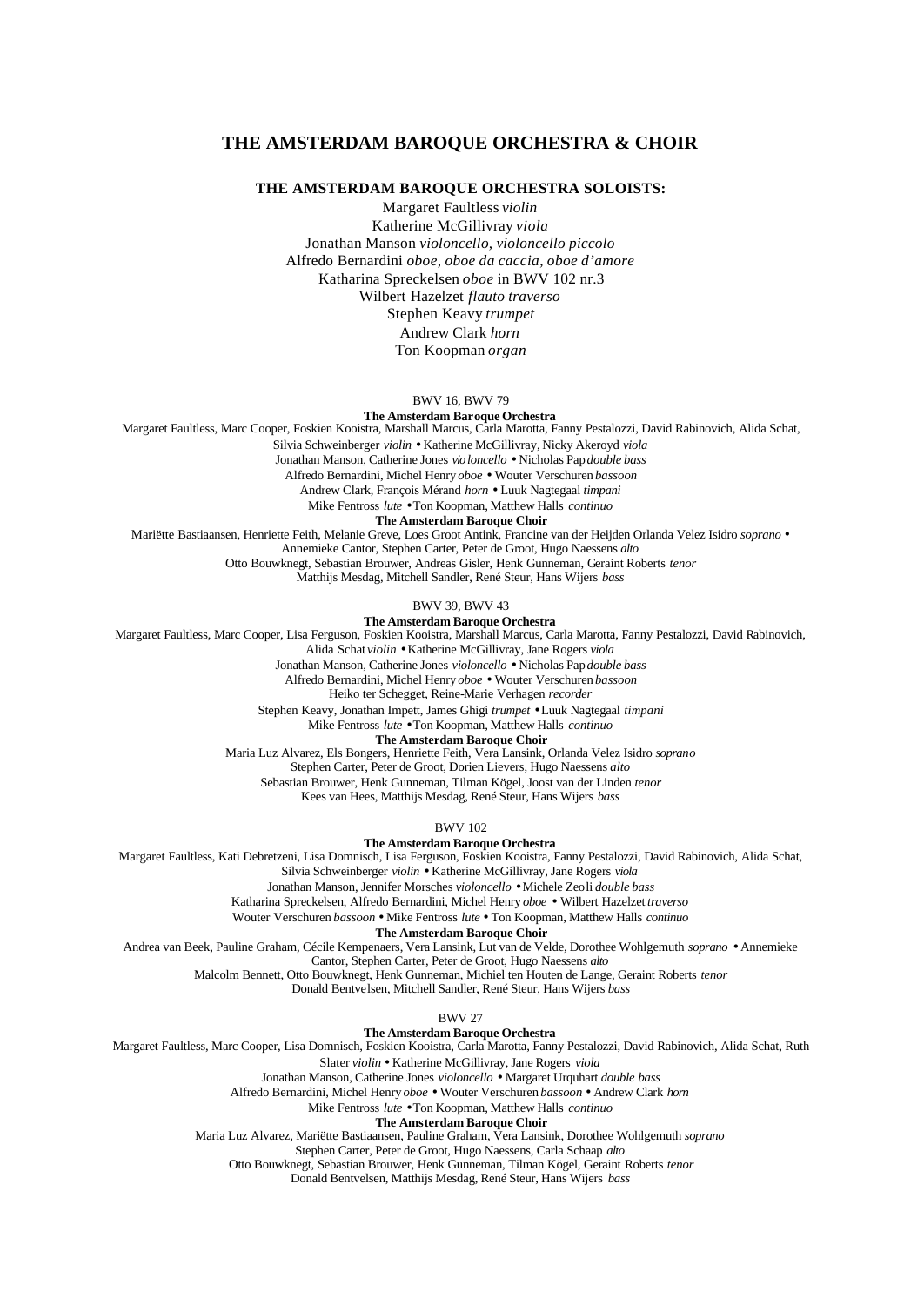BWV 170

#### **The Amsterdam Baroque Orchestra**

Margaret Faultless, Catherine Manson *violin* • Katherine McGillivray *viola* • Jonathan Manson *violoncello* • Michele Zeoli *double bass* • Alfredo Bernardini *oboe d'amore* • Ton Koopman *organ*

BWV 49, BWV 82

#### **The Amsterdam Baroque Orchestra**

Margaret Faultless, Kati Debretzeni, Lisa Domnisch, Lisa Ferguson, Foskien Kooistra, Fanny Pestalozzi, David Rabinovich, Alida Schat, Sebastiaan van Vucht *violin* • Katherine McGillivray, Jane Rogers *viola*

Jonathan Manson, Catherine Jones *violoncello* • Nicholas Pap *double bass*

Alfredo Bernardini, Katharina Spreckelsen (BWV 82 nr. 3b) *oboe* • Ton Koopman, Kathryn Cok *continuo*

Producer: Tini Mathot Sound engineer & Editing: Adriaan Verstijnen Recording Location: Waalse Kerk, Amsterdam Recording Dates: June 2001 (BWV 82, 49); Nov. 2001 (BWV 16, 79); Feb./March 2002 (BWV 39, 43); Oct./Nov. 2002 (BWV 102); Feb. 2003 (BWV 27); Oct. 2003 (BWV 170) Art Direction: George Cramer Design: Marcel van den Broek Production Coordination: Willemijn Mooij Cover Painting: Pieter Saenredam **?** *De*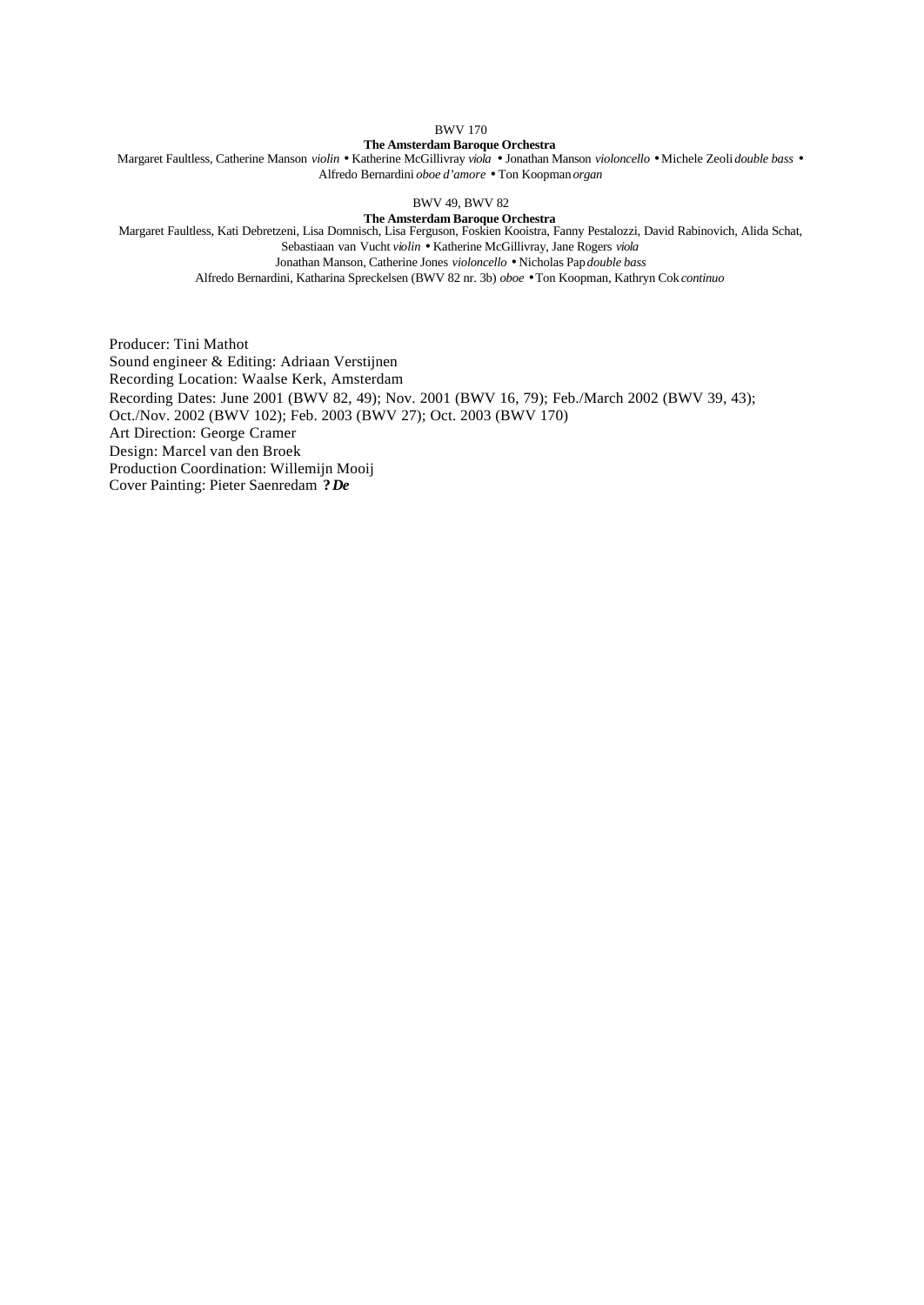#### **Bach's Third Yearly Cycle of Cantatas (1725-1727) - I CHRISTOPH WOLFF**

The cantatas in this sixteenth volume are all from the third cycle of Bach's Leipzig cantatas. This yearly cycle began on the First Sunday after Trinity (3 June) 1725 and extended over a period of about three years – unlike the two preceding cycles of 1723–24 and 1724–25. Bach's rhythm of composition had slowed down markedly in the middle of 1725. It is also significant that from February to September 1726 he performed a long series of cantatas by his cousin Johann Ludwig Bach (1677–1731), *Kapellmeister* at the ducal court of Meiningen. But even if the proportion of original compositions declined markedly, these include a series of particularly accomplished and extended works, such as Cantatas BWV 43, 39, 170 and 102.

Bearing in mind that Bach was performing his cousin's cantatas, it is evident that Bach had recourse to the same text source as Johann Ludwig Bach for seven of the cantatas of the third yearly cycle: BWV 17, 39, 43, 45, 88, 102 and 187 – of which three may be found in the present volume. The source in question is a collection of cantata texts from 1704, attributed to Duke Ernst Ludwig von Sachsen-Meiningen, who had a liking for spiritual poetry. These cantata poems use words from both the Old and the New Testaments of the Bible. Musically, Bach's third yearly cycle of cantatas is distinguishable by the fact that they do not begin with large-scale instrumental symphonies, nor do they have unusually extended or richly scored opening movements.

The cantata **"Ich habe genung", BWV 82**, was composed for the Feast of the Purification of the Virgin Mary on 2 February 1727. The author of the text is anonymous. Unusually the text contains no chorale – but the reference to the Gospel of the feast (Luke 2:22–32: the presentation of Jesus in the temple) is so much the stronger.

\*\*

The autograph score and original parts of the cantata betray signs of subsequent performances in 1731, 1735 and in the period after 1745, thus showing that Bach held this work in especially high regard. This is also evident from the fact that movements 2 and 3 were included in the *Klavierbüchlein* for Anna Magdalena Bach, begun in 1725. The instrumental scoring of this solo cantata consists of oboe or *oboe da caccia*, strings and continuo. The solo voice part was originally conceived as a bass part; evidently this was an allusion to old Simeon's song in the biblical story of the presentation of Jesus in the Temple. However, the analogy cannot have been binding, as in subsequent performances Bach intended the solo part to be sung by soprano or mezzo-soprano. In the alternative version the cantata was transposed from C minor (bass) to E minor (soprano), the oboe parts being transferred to a flute.

#### Appendix: Aria no. 3 in the earlier version of 1727 with string accompaniment (without oboe).

The cantata **"Wer weiss, wie nahe mir mein Ende", BWV 27**, was composed for the 16th Sunday after Trinity; Bach performed the work for the first time on 6 October 1726. In movement 3 the anonymous author of the text based himself on a poem by Erdmann Neumeister; for the first and last movements he had recourse to two church Lieder: the first strophe of Ämilie Juliane von Schwarzburg's "Wer weiss, wie nahe mir mein Ende" (1688) and "Welt, ade! Ich bin dein müde" by Johann Georg Albinus (1649). The text alludes very closely to the Gospel reading for that Sunday, Luke 7:11-17, the raising of the dead man in Nain.

The vocal forces consist of four-voice choir, all of whose voices are used in a solo fashion. The instrumental scoring is the normal two oboes, strings and continuo. In addition, the horn reinforces the chorale melodies in movements 1 and 6, while movement 3 requires an obbligato organ. The opening movement is especially ingenious, with its chorale lines interrupted by recitative passages. For the final chorale, Bach takes over a fivevoice piece that was already famous by his time, that by Johann Rosenmüller from 1652; it had also been included in Vopelius's *Leipziger Chorgesangbuch* of 1682.

The cantata **"Wer weiss, wie nahe mir mein Ende", BWV 27**, was composed for the 16th Sunday after Trinity; Bach performed the work for the first time on 6 October 1726. In movement 3 the anonymous author of the text based himself on a poem by Erdmann Neumeister; for the first and last movements he had recourse to two church Lieder: the first strophe of Ämilie Juliane von Schwarzburg's "Wer weiss, wie nahe mir mein Ende" (1688) and "Welt, ade! Ich bin dein müde" by Johann Georg Albinus (1649). The text alludes very closely to the Gospel reading for that Sunday, Luke 7:11-17, the raising of the dead man in Nain.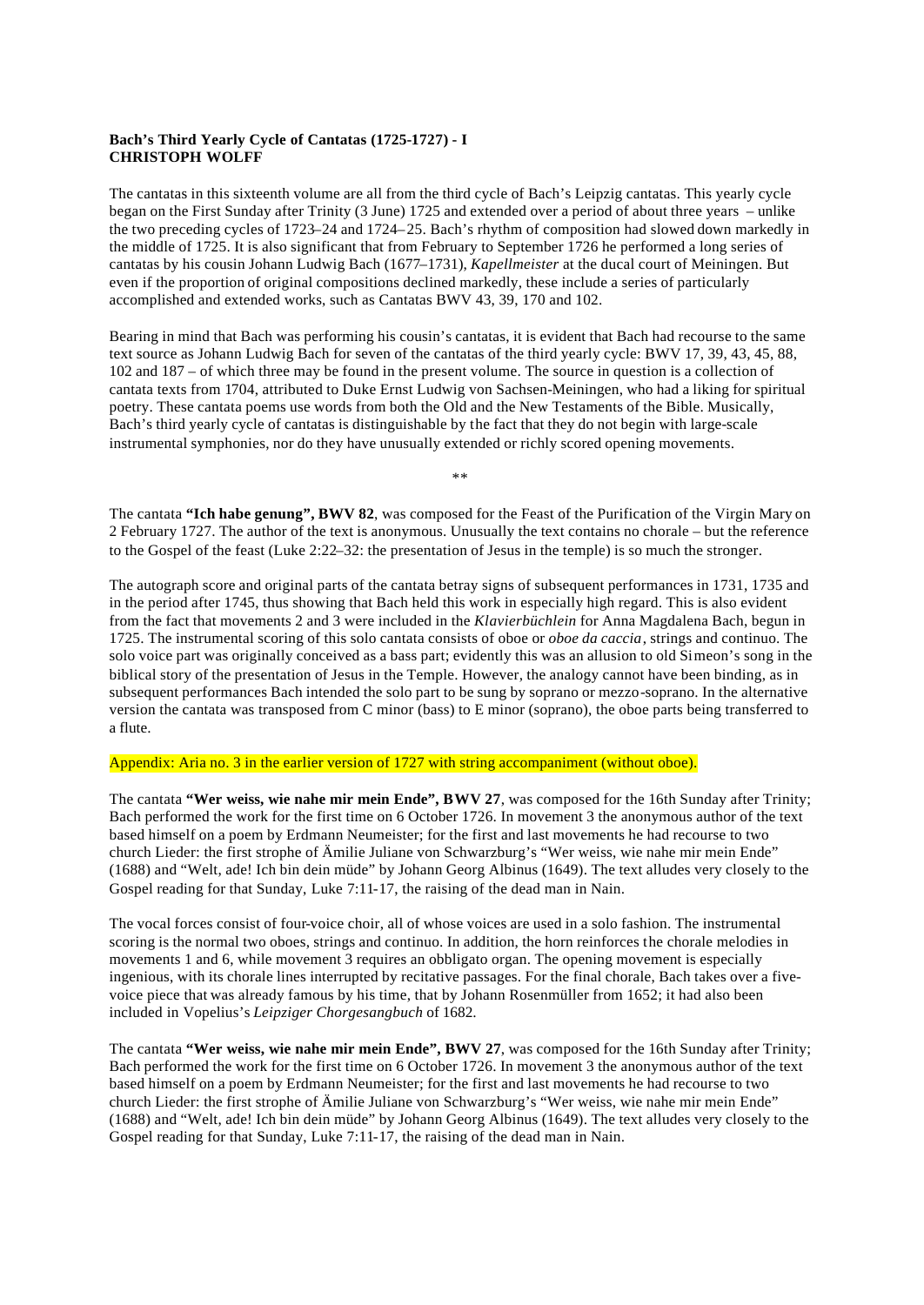The vocal forces consist of four-voice choir, all of whose voices are used in a solo fashion. The instrumental scoring is the normal two oboes, strings and continuo. In addition, the horn reinforces the chorale melodies in movements 1 and 6, while movement 3 requires an obbligato organ. The opening movement is especially ingenious, with its chorale lines interrupted by recitative passages. For the final chorale, Bach takes over a fivevoice piece that was already famous by his time, that by Johann Rosenmüller from 1652; it had also been included in Vopelius's *Leipziger Chorgesangbuch* of 1682.

The cantata **"Herr Gott, dich loben wir", BWV 16**, was first performed for the New Year feast of 1726, and is based on a text by the Darmstadt court poet Georg Christian Lehms (1711), whose cantata poems Bach had already been using in Weimar. Two chorale strophes are incorporated: in the first movement, Martin Luther's Te Deum paraphrase (1529), from which the cantata derives its name; and in movement 6, the final strophe of Paul Eber's Lied "Helft mir Gotts Güte preisen" (c. 1580). In the text, which does not refer directly to the Gospel of the feast, expressions of thanksgiving predominate.

The original sources, from the year of the work's inception, contain supplementary material from 1731 and from the period after 1745, which indicates a subsequent performance under Bach's direction, probably on 1 January 1749. The cantata's scoring includes a four-voice choir with an orchestra consisting of horn, two oboes, strings and continuo. Movement 1 is a festive chorale setting of the German Te Deum, with the liturgical melody heard in the soprano. Unusually, movement 3 combines aria and chorus. The movement's central part is a bass solo, framed by two choral blocks (each leading to a chorale fugue).

Appendix: The *oboe da caccia* required for Aria no. 5 was replaced in Bach's later performance by a *violetta* (viola).

The cantata **"Vergnügte Ruh, beliebte Seelenlust", BWV 170**, was intended for the Sixth Sunday after Trinity and was first performed on 28 July 1726. In the same service the cantata "Ich will meinen Geist in euch geben" by Johann Ludwig Bach was also performed. The soloistic character of BWV 170 indicated that Johann Sebastian Bach's work was performed after the sermon, during Communion. Like BWV 13, 16 and 110, it is a setting of a text by Georg Christian Lehms; it clearly refers to the Sunday Gospel reading, Matthew 5:20–26 (Christ's condemnation of the hypocrisy of the Pharisees and scribes in the Sermon on the Mount).

The cantata is scored for solo alto, obbligato organ, *oboe d'amore*, strings and continuo. Evidently it was performed again during the period 1746–47, on which occasion Bach replaced the obbligato organ in movement 5 with a transverse flute. The three arias and two recitatives of the cantata form a symmetrical structure (A–R– A–R–A), each movement being treated in a different way. The secco recitative no. 2 is set off by an *Accompagnato* fourth movement; the three arias have finely differentiated scoring depending on their alternating expressive character: the outer movements are scored for full orchestra with *oboe d'amore* and an obbligato instrument (organ in 1726, transverse flute in 1746–47), while the central movement is conceived for a light bass voice (not a deep bass voice).

The cantata **"Herr, deine Augen sehen nach dem Glauben", BWV 102**, intended for the 10th Sunday after Trinity, was first performed on 25 August 1726. The author of the text of this bipartite cantata is probably Ernst Ludwig von Sachsen-Meiningen. In movements 1 and 4 a verse each from the Old and New Testaments is introduced, Jeremiah 5:5 and Romans 1:4–5; the rest of the text, in free verse, relates to the day's Gospel reading (Luke 19:41–48, in which Christ foretells the destruction of Jerusalem). The final chorale is based on the last strophe of Johann Heermann's Lied "So wahr ich lebe, spricht dein Gott" (1650).

The original sources of the cantata – both score ands parts – survive complete. We may thus infer that a subsequent performance took place (1731 or later), when a *violino piccolo* replaced the original transverse flute. (The present recording is with flute.) Apart from these instruments and the four-voice choir, the scoring consists of two oboes, strings and continuo. This significant cantata, distinguished by its outstanding opening chorus, was re-used by Bach in 1735, when it served in all essentials as the model of his Mass in G minor, BWV 235 (movement 1: Kyrie; movement 3: Qui tollis; movement 5: Quoniam).

The cantata **"Gott der Herr ist Sonn und Schild", BWV 79**, was written for the Reformation Festival on 31 October 1725. The anonymous poet made use of Psalm 84:12 for the first movement, while for movement 3 the first strophe of Martin Rinkardt's Lied "Nun danket alle Gott" (1636) and for movement 6 the final strophe of Ludwig Helmbold's "Nun lasst uns Gott, dem Herren" (1575) were used. No reference is made to the Gospel or Epistle readings of the day.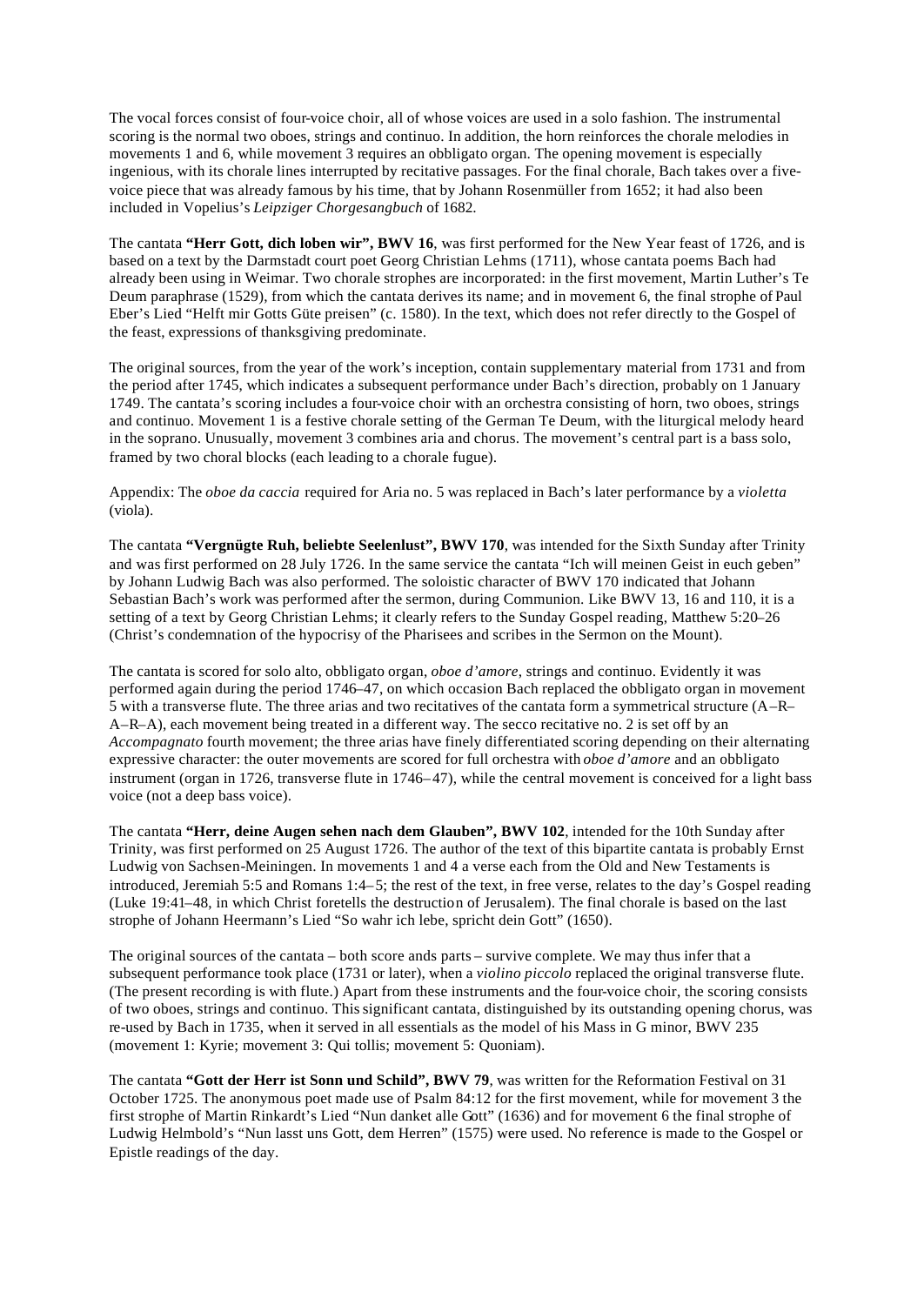The autograph score and original parts show signs of a subsequent performance, probably in 1730, for which Bach prepared a version for expanded forces. The original scoring consists of four-voice choir (with the four voices also being used as soloists) and an orchestra with two horns and timpani, two oboes, strings and continuo. In 1730 transverse flutes were added in movements 1, 3 and 6, and in movement 2 the oboe solo was replaced by a transverse flute solo. (This recording uses the version with oboe.) Of particular importance is the opening chorus, which was reworked in the Gloria of the Mass in G, BWV 236, at the end of the 1730s. Its free polyphony and intense expressive power is taken up in the duet for soprano and bass (no. 5), which begins without instrumental accompaniment. The two chorale strophes (nos 3 and 6) receive added emphasis through the use of obbligato horns.

The cantata **"Ich geh und suche mit Verlangen", BWV 49**, was written for the 20th Sunday after Trinity; it was first heard on 3 November 1726. The anonymous poet devised the text, in accordance with the church's traditional interpretations of the Song of Songs, in the form of a dialogue between the soul as bride (soprano) and the voice of Jesus as bridegroom (bass). In the concluding movement (no. 6), Philipp Nicolai's chorale strophe "Wie bin ich doch so herzlich froh" (1599) is skilfully interpolated into the aria text. In general the text adheres closely to the Gospel reading, Matthew 22:1–14 (parable of the marriage of the king's son).

The two dialogue solo voices are accompanied by an orchestra consisting of *oboe d'amore*, strings and continuo, with the organ being assigned a concertante role. The organ plays an especially important role in the first two movements, the first of which was taken from a lost concerto and which Bach later reworked as the Harpsichord Concerto in E, BWV 1053. In movement 4 the oboe is joined by a *violoncello piccolo* as a second obbligato instrument. The solo cantata is characterised by extensive use of duet texture, especially in movements 3, 5 and 6.

The cantata **"Gott fähret auf mit Jauchzen", BWV 43**, for the Feast of Ascension, was first performed on 30 May 1726. The text of this bipartite, 11-movement cantata was taken from the Meiningen collection of 1704. It begins with a quotation from Psalm 47:6–7 and concludes with two strophes from Johann Rist's Lied "Du Lebensfürst, Herr Jesu Christ" (1641). The verse of Mark 16:19, part of the Gospel reading of that day, forms the basis of recitative No. 4. Part 1 of the cantata was heard before the sermon, Part 2 after.

From the cantata's surviving original parts we can infer that there were several subsequent performances. In one of these later performances Bach replaced the original violin obbligato of movement 7 by a trumpet. (The first five movements of the work were performed in Halle after 1750 by Wilhelm Friedemann Bach.) The cantata is scored for a four-voice choir (in which the voices are sometimes deployed as soloists) and an orchestra of three trumpets, and timpani, two oboes, strings and continuo.

The cantata **"Brich dem Hungrigen dein Brot", BWV 39**, which liturgically belongs to the First Sunday after Trinity, was first heard on 23 June 1726. Bach took the text from the Meiningen collection (1704). Movement 1 is a setting of an Old Testament text (Isaiah 58:7–8), followed in movement 4 by a New Testament text (Hebrews 13:16). Both Bible passages, along with the freely conceived poetry, comment on the Gospel reading for that Sunday, Luke 16:19–31 (Parable of the Rich Man and Lazarus). The final chorale is the last strophe of the Lied "Kommt, lasst euch den Herren lehren" by David Denicke (1648), with the melody "Freu dich sehr, o meine Seele".

The scoring of the bipartite work includes a four-voice choir (with soprano, alto and bass parts sometimes performing as soloists) with orchestra including two recorders, two oboes, strings and continuo. In a certain sense BWV 39 constitutes a pendant to cantatas BWV 75 and BWV 20, with which Bach inaugurated new yearly cycles of cantatas on the First Sunday after Trinity in 1723 and 1724. For 1725 we have no proof regarding this. BWV 39 is an especially fine piece, and its extended, tripartite opening chorus is a model of how to combine the choral voices and orchestral parts while preserving their distinct character. At the same time we see reflected Bach's experiences with the cantata genre, gained over three full years.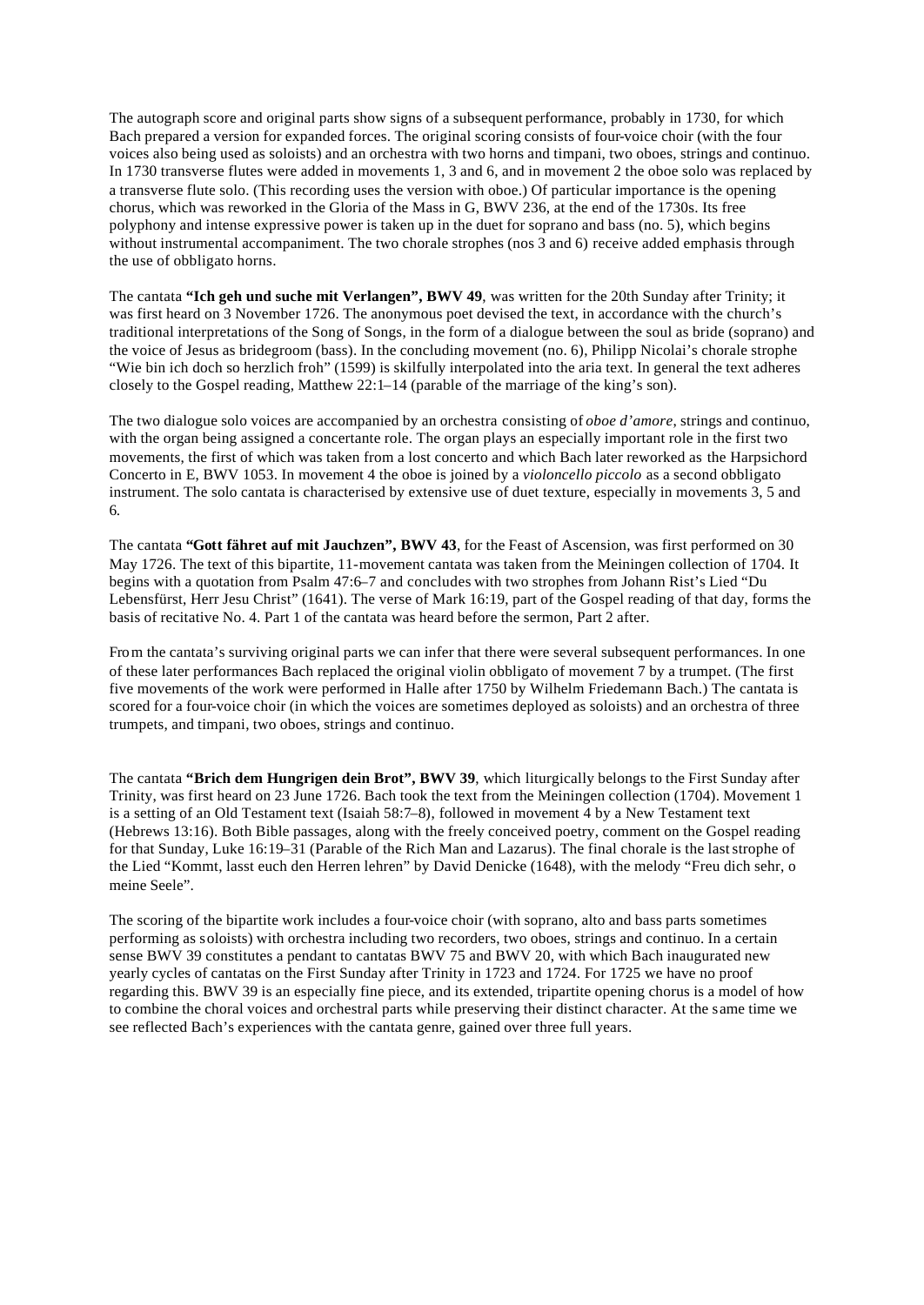# **Johann Sebastian Bach (1685-1750): chronological table of the Leipzig church cantatas**

(with particular reference to the cantatas in this recording)

| 22/23.4.1723        | Bach accepts appointment as Thomaskantor in Leipzig.                                                       |
|---------------------|------------------------------------------------------------------------------------------------------------|
| 22.5.1723           | Bach moves with his family from Cöthen to Leipzig.                                                         |
| 1723–24             | First yearly cycle of Leipzig church cantatas                                                              |
| 1724–25             | Second yearly cycle of Leipzig church cantatas (chorale cantatas).                                         |
|                     |                                                                                                            |
| 1725–27             | Third yearly cycle Leipzig church cantatas                                                                 |
| 31.10.1725          | <b>Reformation Festival: BWV 79</b>                                                                        |
| 1.1.1726            | New Year: <b>BWV 16</b>                                                                                    |
| February to         |                                                                                                            |
| September 1726:     | Performance of 18 cantatas of Johann Ludwig Bach.                                                          |
| 30.5.1726           | Ascension: <b>BWV 43</b> .                                                                                 |
| 23.6.1726           | First Sunday after Trinity: <b>BWV 39</b> .                                                                |
| 28.7.1726           | Sixth Sunday after Trinity: <b>BWV 170</b> .                                                               |
| 25.8.1726           | Tenth Sunday after Trinity: BWV 102.                                                                       |
| 6.10.1726           | 16th Sunday after Trinity: BWV 27.                                                                         |
| 3.11.1726           | 20th Sunday after Trinity: BWV 49.                                                                         |
| 2.2.1727            | Purification of the Virgin Mary: BWV 82.                                                                   |
| 11.4.1727           | Good Friday: St Matthew Passion, BWV 244 (first version).                                                  |
| 1728-29             |                                                                                                            |
|                     | Fourth yearly cycle (texts by Picander): survives incomplete.                                              |
| date unknown        | Fifth yearly cycle: its existence can be inferred only hypothetically                                      |
| 27.7.1733           | Bach presents to the Dresden court the Kyrie and Gloria of what was to be his Mass<br>in B minor, BWV 232. |
| 25.12.1734-6.1.1735 | Christmas Day to Epiphany: "Christmas" Oratorio, BWV 248.                                                  |
| 30.3.1736           | Good Friday: St Matthew Passion, BWV 244 (second version)                                                  |
| 28.7.1750           | Bach's death                                                                                               |
|                     |                                                                                                            |

*Translation: James Chater*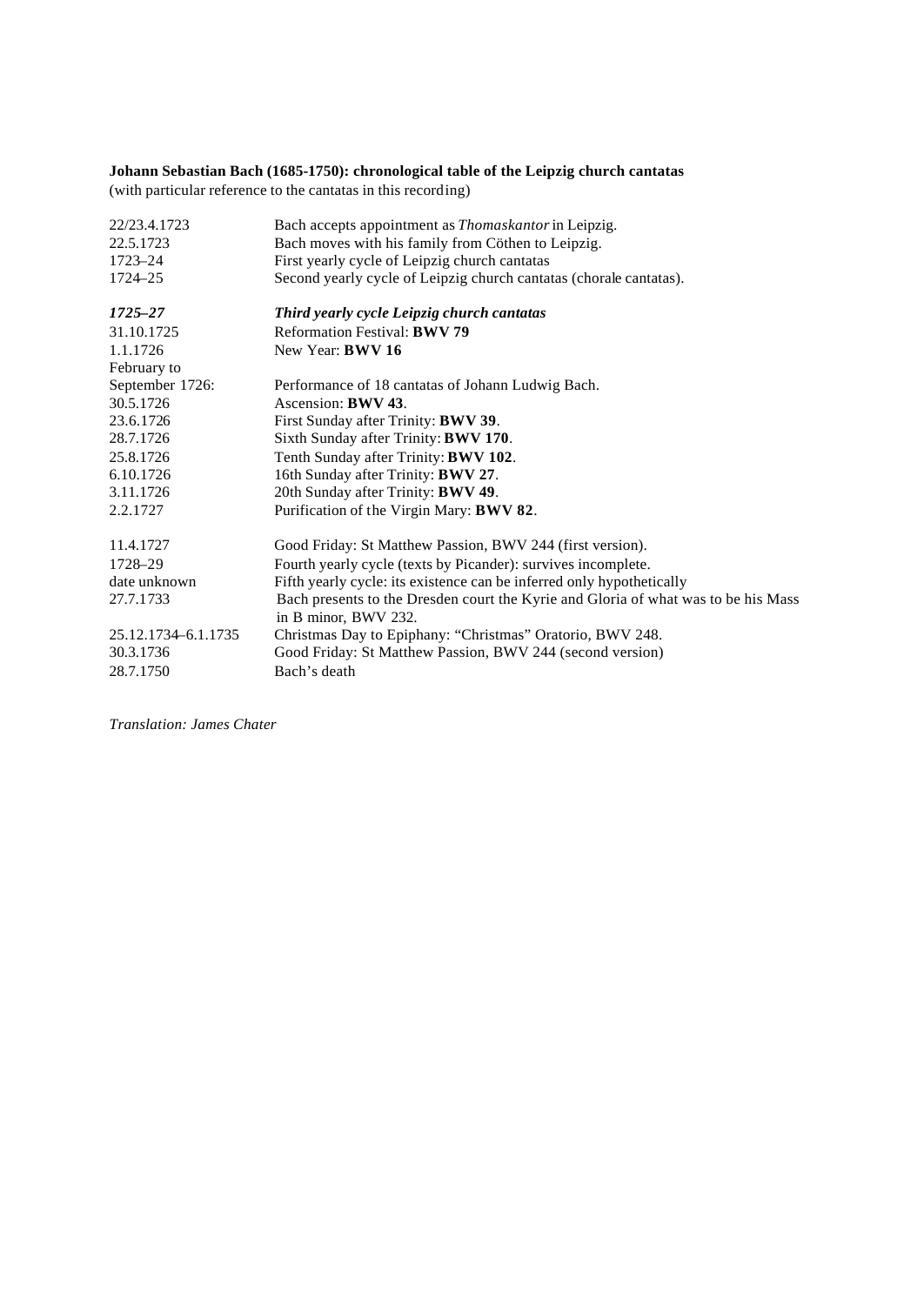#### **La troisième année (1725-1727) des cantates leipzigoises de J. S. Bach – I CHRISTOPH WOLFF**

Les cantates du présent volume 16 sont toutes issues de la troisième année des cantates leipzigoises de Bach. Commençant le dimanche après la Trinité le 3 juin 1725, ce cycle couvre, contrairement aux deux années précédentes (respectivement 1723-24 et 1724-25), une période d'environ trois ans. En effet, le rythme de production de Bach ralentit nettement vers le milieu de 1725, et il faut également relever dans ce contexte qu'il exécute, entre février et septembre 1726, une longue série de cantates de son cousin Johann Ludwig Bach (1677- 1731), maître de chapelle à la cour du duc de Meiningen. Si la part de ses propres compositions diminue sensiblement, celles-ci comportent néanmoins un certain nombre d'œuvres particulièrement élaborées et vastes comme les cantates BWV 43, 39, 170 et 102.

Concernant les paroles, il existe un rapport évident avec l'exécution des cantates de Johann Ludwig Bach, puisque Jean Sébastien s'inspire de la même source que son cousin pour sept cantates de cette troisième année (BWV 17, 39, 43, 45, 88, 102 et 187, dont trois dans le présent volume). Il s'agit d'un recueil de textes de cantates de 1704, attribué à Ernst Ludwig duc de Saxe-Meiningen qui avait une inclination pour la poésie spirituelle. Le recours à des citations extraites de l'Ancien et du Nouveau Testament est considéré comme une particularité de ces textes. Sur le plan musical, cette troisième année se distingue par le fait que les cantates soit commencent par des symphonies instrumentales ou mouvements concertants de grande envergure, soit présentent des mouvements initiaux d'une ampleur inhabituelle et avec une instrumentation somptueuse.

\*\*

La cantate **"Ich habe genung" BWV 82** [Je suis comblé] fut écrite pour la fête de la Purification de la Vierge du 2 février 1727, sur le texte d'un auteur inconnu. Fait inhabituel, elle ne contient aucun choral ; en revanche, le lien avec l'évangile du jour de fête (St. Luc 2, 22-32 : présentation de l'enfant Jésus) est très fort.

Le conducteur et les parties originales autographes comportent les traces de représentations ultérieures en 1731, 1735 et pour la période après 1745 : autant d'indices qui montrent à quel point Bach appréciait cette œuvre, ce que confirme également le fait que les  $2^e$  et  $3^e$  mouvements sont consignés dans le Petit Livre d'Anna Magdalena Bach, commencé en 1725. L'instrumentation de cette cantate pour voix seule comprend un hautbois ou hautbois da caccia, cordes et continuo. La partie de la voix solo était initialement attribuée à la basse, sans doute une allusion au cantique du vieillard Siméon, relaté dans ce récit biblique de la présentation de Jésus dans le temp le. Toutefois, ce rapprochement n'est pas obligatoire, puisque Bach prévoit, pour les exécutions ultérieures, de confier cette partie à une voix de soprano ou de mezzo. Pour cette version alternative, la cantate est transposée de do mineur (basse) en mi mineur (soprano), le hautbois étant remplacé par une flûte.

Annexe : Aria n° 3 dans la version initiale de 1727 avec accompagnement de cordes (sans hautbois).

La cantate **"Wer weiß, wie nahe mir mein Ende" BWV 27** [Qui sait combien ma fin est proche], écrite pour le 16<sup>e</sup> dimanche après la Trinité, fut donnée pour la première fois le 6 octobre 1726. Si l'auteur des paroles est inconnu, nous savons qu'il s'inspire, pour le 3<sup>e</sup> mouvement, d'une œuvre d'Erdmann Neumeister et qu'il exploite, pour les mouvements extrêmes, deux chants d'église : la 1<sup>ère</sup> strophe de "Wer weiß, wie nahe mir mein Ende" (1688) d'Ämilie Juliane von Schwarzburg et, de Johann Georg Albinus, "Welt, ade! Ich bin dein müde" [Monde, adieu ! je suis las de toi] (1649). La référence à l'évangile du jour (St. Luc 7, 11-17 : résurrection du jeune homme de Naïn) est très forte.

La distribution vocale comprend un chœur dont les quatre voix apparaissent également en solistes. L'instrumentation, standard avec deux hautbois, cordes et continuo, demande en plus un cor pour renforcer les mélodies des chorals dans les  $1<sup>er</sup>$  et  $6<sup>e</sup>$ , ainsi qu'un orgue obligé pour le  $3<sup>e</sup>$  mouvement. Le mouvement initial est finement ouvragé, des sections en récitatif étant insérées entre les vers du choral. Pour le choral final, Bach se sert d'une harmonisation à cinq voix de Johann Rosenmüller (1652), harmonisation déjà célèbre à l'époque et figurant dès 1682 dans le *Leipziger Chorgesangbuch* de Vopelius.

La cantate **"Herr Gott, dich loben wir" BWV 16** [Seigneur Dieu, nous Te louons], composée pour le Nouvel An de 1726, se fonde sur les paroles de Georg Christian Lehms (1711), poète à la cour de Darmstadt, qui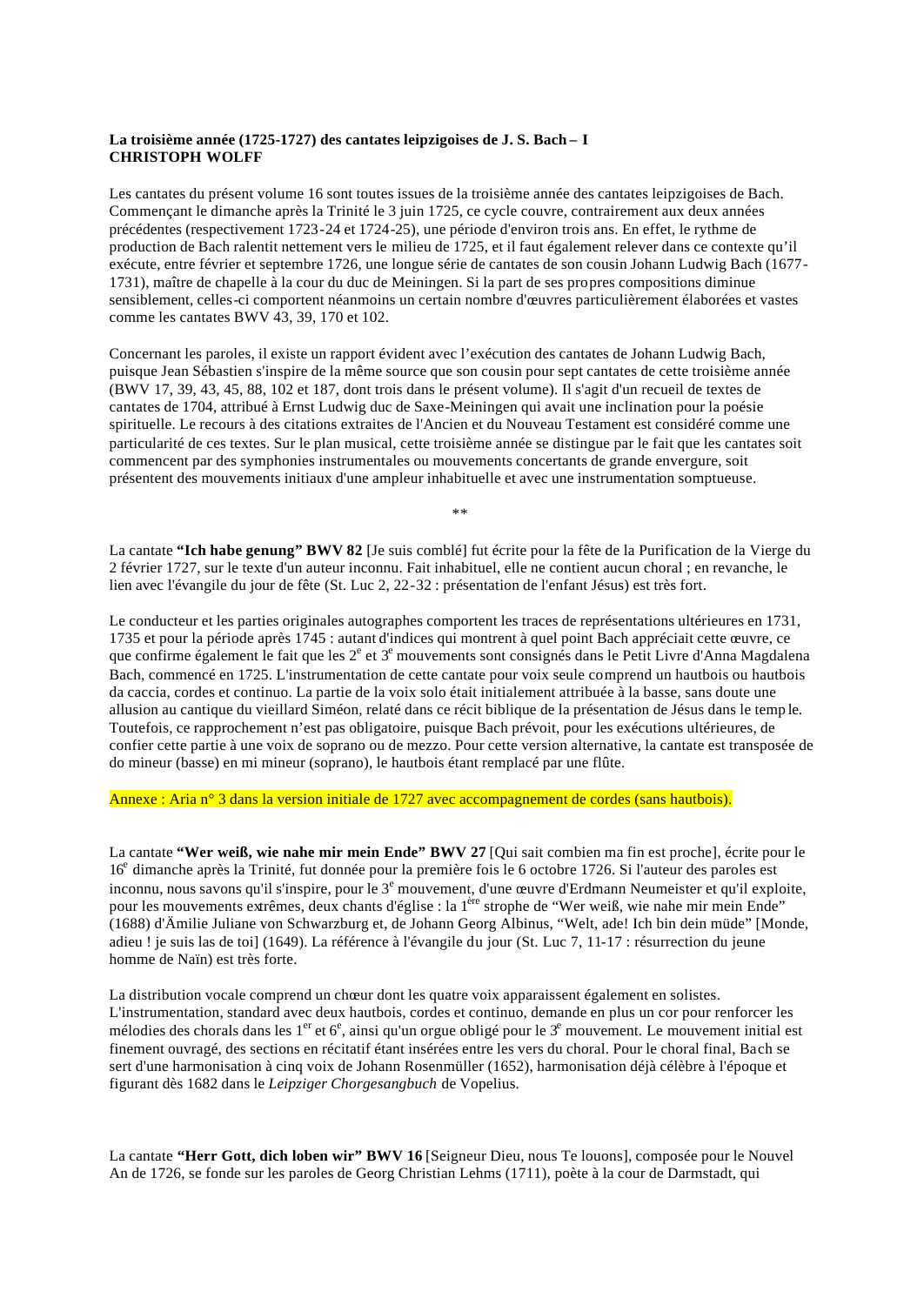fournissait déjà à Weimar des textes religieux à Bach. Elle comporte deux strophes de choral : dans le 1<sup>er</sup> mouvement, donnant son nom à la cantate, l'adaptation du *Te Deum* par Martin Luther (1529), et dans le 6<sup>e</sup> mouvement la strophe finale du chant de Paul Eber "Helft mir Gotts Güte preisen" [Aidez-moi à vanter la bonté de Dieu] (vers 1580). Faisant ressortir avant tout l'aspect du remerciement, le texte ne contient pas de référence directe à l'évangile de ce jour de fête.

Les sources originales, datant de l'année de la composition, comportent des modifications apportées en 1731 et après 1745, ce qui laisse supposer une dernière représentation sous la direction de Bach, sans doute le 1<sup>er</sup> janvier 1749. Quant aux effectifs, outre le chœur à quatre voix, l'orchestre comprend un cor, deux hautbois, cordes et continuo. Le 1<sup>er</sup> mouvement est une harmonisation fastueuse du *Te Deum* allemand dont la mélodie liturgique est énoncée au soprano. Alliant aria et chœur, le 3<sup>e</sup> mouvement a une allure inhabituelle, présentant un solo de basse encadré par deux sections pour chœur avec accompagnement d'orchestre, dont chacune débouche sur une fugue pour chœur.

Annexe : Pour sa dernière représentation, Bach remplace le hautbois da caccia de l'aria n° 5 par une violetta (alto).

La cantate "Vergnügte Ruh, beliebte Seelenlust" BWV 170 [(Repos béni, vif désir de l'âme], écrite pour le 6<sup>e</sup> dimanche après la Trinité, fut donnée pour la première fois le 28 juillet 1726. Le même office donna lieu également à l'exécution de la cantate "Ich will meinen Geist in euch geben" [Je mettrai mon esprit en vous] de Johann Ludwig Bach. Etant destinée à une voix seule, la cantate BWV 170 eut probablement sa place après l'homélie pendant la Sainte Cène. Comme BWV 13, 16 et 110, elle met en musique un texte de Georg Christian Lehms qui met en relief de fortes références à l'évangile du jour (St. Matthieu 5, 20-26, le Sermon de la Montagne, sur la fausse justice des scribes et des phariséens).

La distribution de la cantate prévoit un contralto solo, un orgue obligé, un hautbois d'amour, cordes et continuo. Une autre exécution en 1746 ou 1747, apparemment la dernière, sera l'occasion pour Bach de remplacer l'orgue obligé dans le 5<sup>e</sup> mouvement par un traverso. Chacun des cinq mouvements – trois arias et les deux récitatifs, disposés symétriquement (A-R-A-R-A) – est travaillé de manière différente. Un récitatif accompagnato en 4<sup>e</sup> position répond au secco du n° 2 ; les trois arias présentent une distribution finement dégradée en fonction des différents caractères exprimés : l'orchestre complet avec hautbois d'amour et orgue obligé (1726) ou traverso (1746-47) dans les mouvements extrêmes, tandis que le mouvement médian, sans voix de basse grave, ne comporte qu'une "petite basse" (alto).

La cantate **"Herr, deine Augen sehen nach dem Glauben" BWV 102** [Seigneur, tes yeux veulent découvrir la foi], destinée au 10<sup>e</sup> dimanche après la Trinité, fut créée le 25 août 1726. Le texte de l'œuvre bipartite provient probablement d'Ernst Ludwig de Saxe-Meiningen qui reprend des versets de l'Ancien et du Nouveau Testament (Jérémie 5, 5 et Romains 1, 4-5) pour les 1<sup>er</sup> et 4<sup>e</sup> mouvements. Dans les vers de sa propre plume, il établit le lien avec l'évangile du jour (St. Luc 19, 41-48 : annonce de la destruction de Jérusalem). Le choral final emprunte la dernière strophe du chant de Johann Heermann "So wahr ich lebe, spricht dein Gott" [En vérité, dit Dieu] (1650).

Les sources originales de la cantate, entièrement conservées tant pour le conducteur que pour les parties, portent les traces d'une nouvelle exécution (en 1731 ou après) où un violon piccolo remplace le traverso initialement prévu (présent enregistrement avec flûte). Deux hautbois, cordes et continuo se joignent à ces instruments ainsi qu'au chœur à quatre voix. Cette cantate exceptionnelle, dont le caractère est forgé notamment par un spectaculaire chœur d'introduction, servira à Bach après 1735 pour des parties essentielles de sa messe BWV 235 en sol mineur (1<sup>er</sup> mouvement : Kyrie,  $3^e$  : Qui tollis,  $5^e$  : Quoniam).

La cantate **"Gott der Herr ist Sonn und Schild" BWV 79** [Dieu, le Seigneur, est soleil et bouclier] fut composée pour la fête de la Réforme du 31 octobre 1725. Pour le mouvement initial, l'auteur anonyme reprend le texte du Psaume 84, 12 ; pour le 3<sup>e</sup> mouvement, la 1<sup>ère</sup> strophe du chant de Martin Rinkardt "Nun danket alle Gott" [Rendez tous grâce à Dieu] (1636), et pour le 6<sup>e</sup>, la dernière strophe de "Nun laßt uns Gott, dem Herren" [Rendons grâce à Dieu, notre Seigneur] de Ludwig Helmbold (1575). Aucun rapprochement n'est fait avec l'évangile ou l'épître du jour.

Autographes datant de la période de la composition de l'œuvre, le conducteur et les parties originales témoignent d'une exécution ultérieure, probablement en 1730, pour laquelle Bach prescrira un élargissement des effectifs. La distribution originale prévoit un chœur à quatre voix (toutes les quatre également en solo) et un orchestre avec deux cors, timbales, deux hautbois, cordes et continuo. Pour 1730, les mouvements 1, 3 et 6 sont enrichis par des traversos ; dans le 2<sup>e</sup> mouvement, le solo de hautbois est remplacé par un solo de traverso (le présent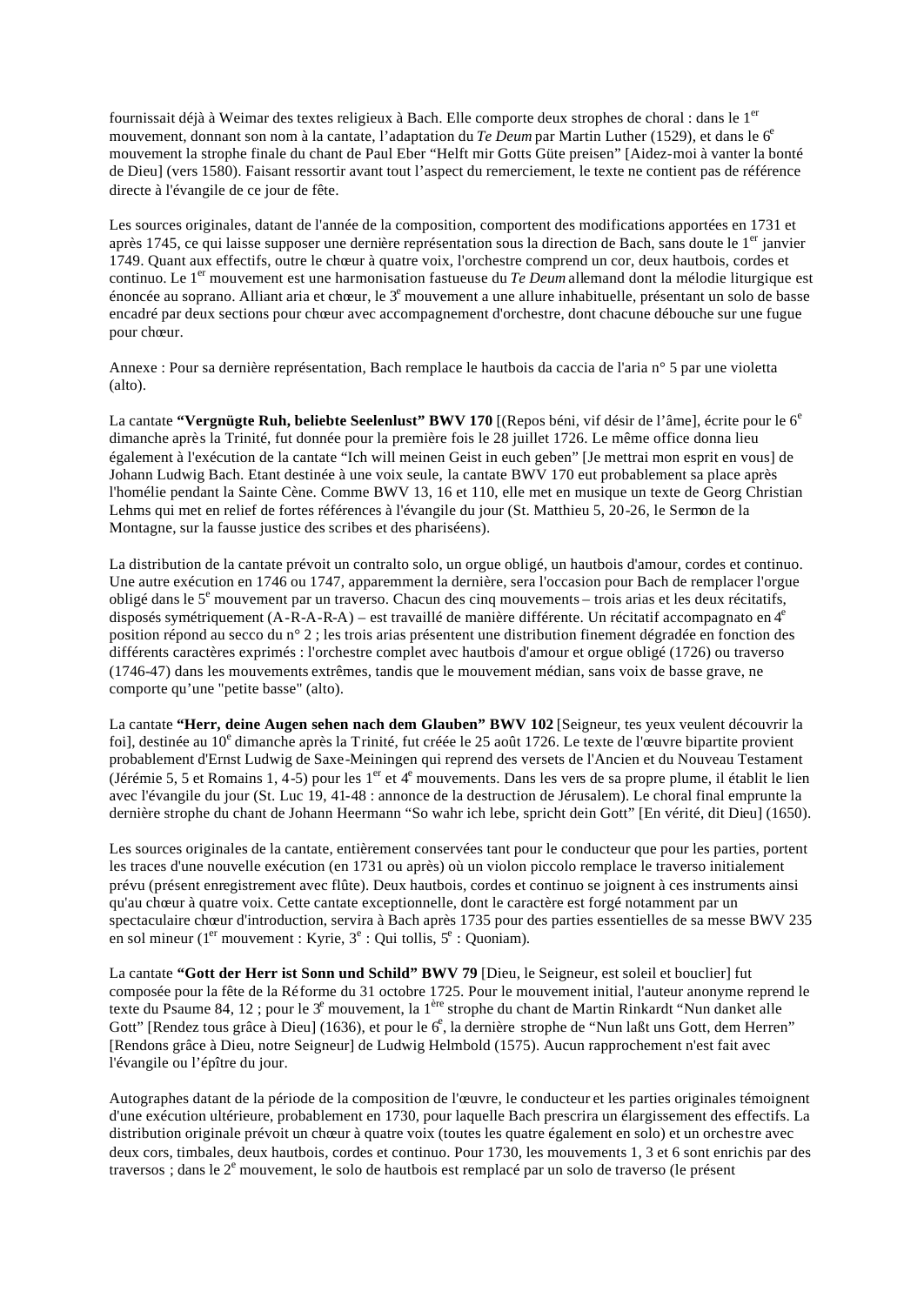enregistrement donne la version avec hautbois). Le chœur d'introduction, une des pièces maîtresses de l'œuvre, sera remanié vers la fin des années 1730 pour servir de Gloria à la messe BWV 236 en sol majeur. Sa liberté polyphonique et sa grande intensité expressive se perpétuent dans le n° 5, un duo soprano-basse qui commence sans introduction instrumentale. Bâtis sur deux strophes de choral, les mouvements 3 et 6 se démarquent par l'intervention des cors obligés.

La cantate **"Ich geh und suche mit Verlangen" BWV 49** [Je m'en vais plein de ferveur à ta recherche], destinée au 20<sup>e</sup> dimanche après la Trinité, fut créée le 3 novembre 1726. Pour la construction du texte, l'auteur anonyme s'inspire de l'exégèse paléochrétienne du Cantique de Salomon en instaurant un dialogue entre la fiancée, l'âme (soprano), et le fiancé, Jésus (basse). Le 6<sup>e</sup> et dernier mouvement présente une imbricaton sophistiquée entre la strophe du choral de Philipp Nicolai "Wie bin ich doch so herzlich froh" [Que je suis heureuse au plus profond de mon coeur] (1599) et le texte de l'aria. Globalement, le texte se réfère étroitement à l'évangile du jour, St. Matthieu 22, 1-14 (parabole du banquet nuptial du roi).

Les deux voix solo du dialogue sont entourées d'un orchestre comportant un hautbois d'amour, cordes et continuo, où l'orgue tient un rôle concertant, particulièrement resplendissant dans les deux premiers mouvements dont le premier est repris d'un concerto disparu. Plus tard, Bach en tirera le concerto pour clavecin BWV 1053 en mi majeur. Dans le 4<sup>e</sup> mouvement, le hautbois est rejoint par un deuxième instrument obligé, un violoncelle piccolo. Sans chœur, cette cantate solo se distingue par des échanges en duo particulièrement riches, surtout dans les mouvements 3, 5 et 6.

La cantate **"Gott fähret auf mit Jauchzen" BWV 43** [Dieu monte au milieu des cris de triomphe], exécutée pour la première fois pour l'Ascension le 30 mai 1726, est bipartite avec onze mouvements en tout. Le texte, issu du recueil de Meiningen de 1704, commence avec une citation du Psaume 47, 6-7 et se termine avec deux strophes du chant de Johann Rist "Du Lebensfürst, Herr Jesu Christ" [O prince de la vie, Seigneur Jésus-Christ] (1641). Le récitatif n° 4 repose sur le verset de l'évangile du jour, St. Marc 16, 19. La première partie de la cantate fut donnée avant l'homélie, la deuxième après.

Les différentes parties originales conservées témoignent de plusieurs exécutions ultérieures. Pour l'une d'elles, Bach remplacera le violon par une trompette dans la partie obligée du  $\tau^e$  mouvement. (Les mouvements 1 à 5 seront joués après 1750 par Wilhelm Friedemann Bach à Halle.) Les effectifs comprennent un chœur à quatre voix (toutes intervenant également en solo) et un orchestre avec trois trompettes, timbales, deux hautbois, cordes et continuo.

La cantate **"Brich dem Hungrigen dein Brot" BWV 39** [Partage ton pain à ceux qui ont faim], appartenant liturgiquement au 1<sup>er</sup> dimanche après la Trinité, fut créée le 23 juin 1726. Le texte est issu du recueil de Meiningen de 1704. Le 1<sup>er</sup> mouvement met en musique un passage de l'Ancien Testament (Esaïe 58, 7-8) auquel fait écho un extrait du Nouveau Testament (Hébreux 13, 16). Les deux passages de la bible ainsi que les textes libres commentent l'évangile du jour, St. Luc 16, 19-31 (parabole de l'homme riche et du juste Lazare). La dernière strophe du chant de David Denicke "Kommt, laßt euch den Herren lehren" [Venez, laissez-vous enseigner le Seigneur] (1648) fait office de choral final en recourant à la mélodie de "Freu dich sehr, o meine Seele" [Réjouis-toi, ô mon âme].

Les effectifs de l'œuvre bipartite comprennent, outre le chœur à quatre voix (où soprano, contralto et basse se distinguent en solistes), un orchestre avec deux flûtes à bec, deux hautbois, cordes et continuo. D'une certaine manière, BWV 39 fait suite aux cantates BWV 75 et BWV 20 avec lesquelles Bach inaugurait une nouvelle année de cantates en 1723 et 1724, à chaque fois le 1<sup>er</sup> dimanche après la Trinité. Pour 1725, une telle cantate n'est pas attestée. BWV 39 se présente comme une pièce particulière ment élaborée, fournissant un bel exemple pour une imbrication différenciée des parties vocales et instrumentales dans le vaste chœur d'introduction tripartite. En même temps, elle reflète l'expérience que Bach avait acquise dans ce genre musical au cours de trois années entières.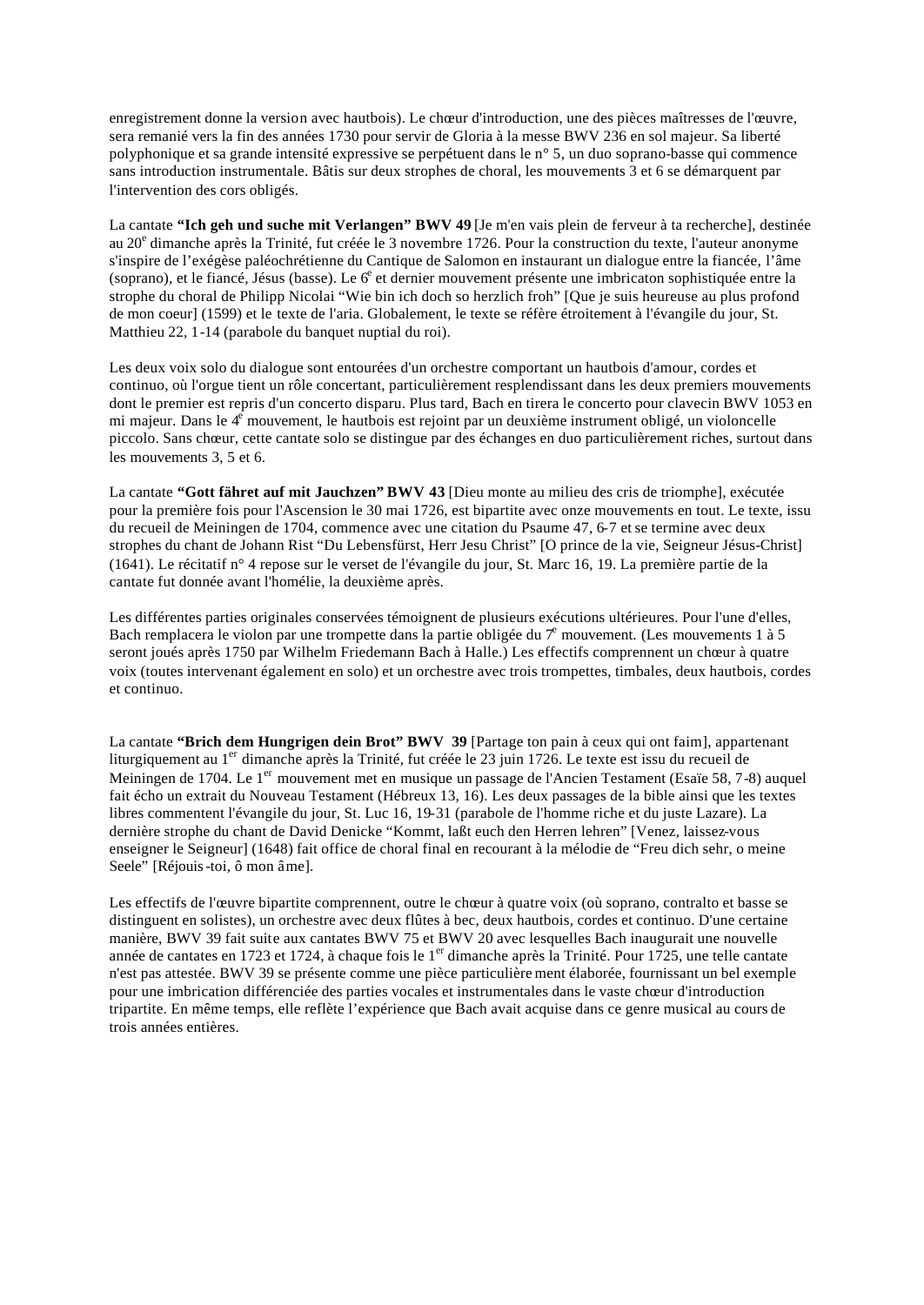### **Jean Sébastien Bach (1685-1750) : Tableau chronologique des cantates sacrées leipzigoises**

(prenant en compte particulièrement les cantates du présent volume)

| 22./23. 4. 1723     | Bach accepte la nomination au poste de Thomas kantor à Leipzig                                         |
|---------------------|--------------------------------------------------------------------------------------------------------|
| 22.5.1723           | Il déménage avec toute sa famille de Köthen à Leipzig                                                  |
| 1723-24             | l <sup>ère</sup> année des cantates sacrées leipzigoises                                               |
| 1724-25             | $2^e$ année des cantates sacrées leipzigoises (cantates chorales)                                      |
| 1725-27             | $3e$ année des cantates sacrées leipzigoises                                                           |
| 31.10.1725          | Fête de la Réforme : <b>BWV 79</b>                                                                     |
| 1. 1. 1726          | Nouvel $An : BWV 16$                                                                                   |
| De février à        |                                                                                                        |
| septembre 1726 :    | Représentation de 18 cantates de Johann Ludwig Bach                                                    |
| 30.5.1726           | Ascension: BWV 43                                                                                      |
| 23.6.1726           | $1er$ dimanche après la Trinité : <b>BWV 39</b>                                                        |
| 28.7.1726           | $6e$ dimanche après la Trinité : <b>BWV 170</b>                                                        |
| 25, 8, 1726         | 10 <sup>e</sup> dimanche après la Trinité : BWV 102                                                    |
| 6. 10. 1726         | 16 <sup>e</sup> dimanche après la Trinité : <b>BWV 27</b>                                              |
| 3. 11. 1726         | $20^e$ dimanche après la Trinité : BWV 49                                                              |
| 2. 2. 1727          | Purification de la Vierge : BWV 82                                                                     |
| 11, 4, 1727         | Vendredi saint : Passion selon St. Matthieu BWV 244 (1 <sup>ère</sup> version)                         |
| 1728-29             | 4 <sup>e</sup> année (textes de Picander), parvenue incomplète                                         |
| indatable           | $5^e$ année, explorable seulement par hypothèse                                                        |
| 27. 7. 1733         | Bach remet à la cour de Dresde le Kyrie et le Gloria de la future messe en si mineur<br><b>BWV 232</b> |
| 25.12.1734-6.1.1735 | 1 <sup>er</sup> jour de Noël – Epiphanie : Oratorio de Noël BWV 248                                    |
| 30. 3. 1736         | Vendredi saint : Passion selon St. Matthieu BWV 244 (2 <sup>e</sup> version)                           |
| 28.7.1750           | Décès de J. S. Bach                                                                                    |

*Traduction: Agnes Ploteny*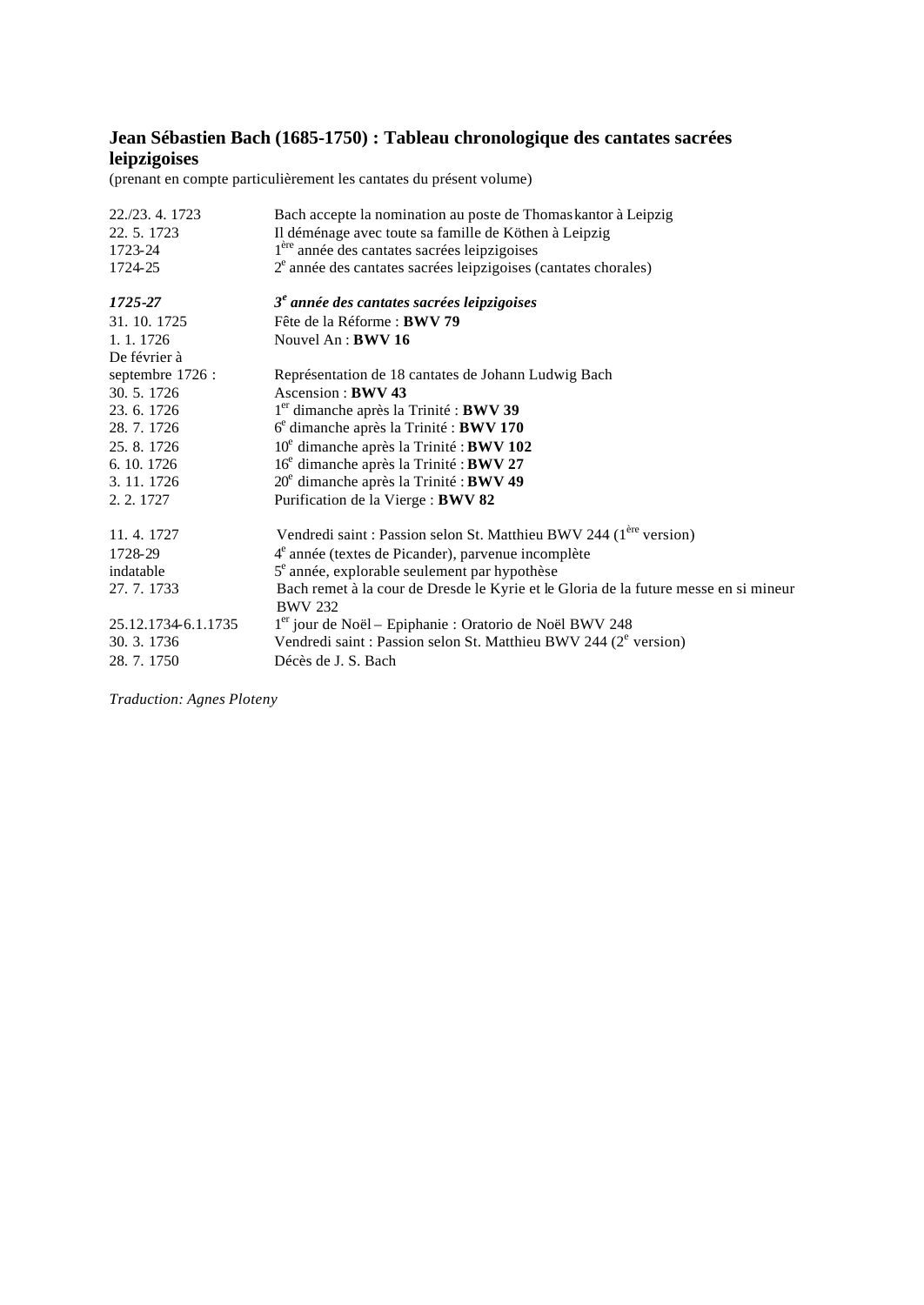#### **Zum Dritten Leipziger Kantaten-Jahrgang Bachs (1725-1727) - I CHRISTOPH WOLFF**

Die Kantaten der vorliegenden 16. Folge entstammen ausnahmslos dem 3. Jahrgang von Bachs Leipziger Kantaten. Dieser Jahrgang begann am 1. Sonntag nach Trinitatis (3. Juni) 1725 und erstreckte sich - im Unterschied zu den beiden vorangehenden Jahrgängen von 1723-24 bzw. 1724-25 über einen Zeitraum von rund drei Jahren. Bachs Kompositionsrhythmus hatte sich um die Mitte von 1725 deutlich verlangsamt. Auffallend ist zugleich, dass er in er Zeit von Februar bis September 1726 eine lange Reihe von Kantaten seines Vetters Johann Ludwig Bach (1677-1731), Kapellmeister am herzoglichen Hof zu Meiningen, aufführte. Freilich, auch wenn der Anteil eigener Schöpfungen deutlich zurückging, befinden sich unter ihnen immerhin eine Reihe besonders kunstvoller und ausgedehnter Werke wie die Kantaten BWV 43, 39, 170 und 102.

Im Zusammenhang mit den Aufführungen von Kantaten seines Vetters steht offenbar, daß Bach sich für sieben Kantaten des 3. Jahrganges (BWV 17, 39, 43, 45, 88, 102 und 187 - darunter drei in der vorliegenden Folge) an derselben Textquelle wie Johann Ludwig Bach orientierte. Es handelt sich um eine Kantatentext-Sammlung von 1704, die dem der geistlichen Poesie zuneigenden Herzog Ernst Ludwig von Sachsen-Meiningen zugeschrieben wird. Als Besonderheit dieser Kantatendichtungen gilt, daß sie Bibelworte aus dem Alten und Neuen Testament verwenden. Musikalisch zeichnet sich der 3. Jahrgang Bachs besonders dadurch aus, daß die Kantaten entweder mit groß-angelegten Instrumental-Sinfonien bzw. Konzertsätzen beginnen oder aber ungewöhnlich ausgedehnte und instrumental reich ausgestattete Eingangssätze aufweisen.

\*\*

Die Kantate **"Ich habe genung" BWV 82** komponierte Bach zum Fest Mariae Reinigung am 2. Februar 1727. Der Textdichter der Kantate ist unbekannt. Ungewöhnlicherweise enthält der Text keinen Choral, doch ist die Beziehung zum Festtagsevangelium (Lukas 2, 22-32: Darstellung Jesu im Tempel) umso stärker.

Autographe Partitur und Originalstimmen der Kantate weisen Spuren von Wiederaufführungen für 1731, 1735 und die Zeit nach 1745 auf und belegen damit, daß Bach dieses Werk besonders schätzte. Dies geht auch daraus hervor, daß sich Satz 2 und 3 im 1725 begonnenen Klavierbüchlein für Anna Magdalena Bach eingetragen finden. Die instrumentale Besetzung der Solokantate besteht aus Oboe bzw. Oboe da caccia, Streichern und Continuo. Als vokale Solostimme war ursprünglich Bass vorgesehen, offensichtlich auch in Anspielung auf den Gesang des alten Simeon im biblischen Bericht von der Darstellung Jesu im Tempel. Daß jedoch diese Analogie nicht zwingend sein mußte, zeigt sich daran, daß Bach bei späteren Aufführungen auch die Ausführung mit Sopran bzw. Mezzosopran vorsah. In der Alternativfassung wurde die Kantate aus der ursprünglichen Tonart c-Moll (Baß) nach e-Moll (Sopran) transponiert, wobei die Oboenpartien dann von einer Flöte übernommen wurden.

Appendix: Arie Nr. 3 in der Frühfassung von 1727 mit Streicherbegleitung (ohne Oboe).

Die Kantate **"Wer weiß, wie nahe mir mein Ende" BWV 27** komponierte Bach zum 16. Sonntag nach Trinitatis und führte sie am 6. Oktober 1726 zum ersten Mal auf. Der Kantatendichter ist unbekannt. In Satz 3 lehnt er sich an eine Dichtung Erdmann Neumeisters an; für die Ecksätze zieht er zwei Kirchenlieder heran: die 1. Strophe von Ämilie Juliane von Schwarzburg, "Wer weiß, wie nahe mir mein Ende" (1688) sowie "Welt, ade! Ich bin dein müde" von Johann Georg Albinus (1649). Der Bezug auf das Sonntagsevangelium (Lukas 7, 11-17: Auferweckung des Jünglings zu Nain) ist sehr dicht.

Die vokale Besetzung besteht aus dem vierstimmigen Chor, dessen Stimmen alle auch solistisch eingesetzt werden. Das Instrumentarium entspricht mit zwei Oboen, Streichern und Continuo der Normalbesetzung. Darüber hinaus verstärkt das Horn die Choralmelodien in Satz 1 und 6 und Satz 3 verlangt die obligate Orgel. Besonders kunstvoll ist der Eingangssatz, indem die Choralzeilen von rezitativischen Abschnitten unterbrochen werden. Als Schlußchoral übernimmt Bach den bereits zu seiner Zeit berühmten fünfstimmigen Satz Johann Rosenmüllers von 1652, der auch in das Leipziger Chorgesangbuch von Vopelius 1682 aufgenommen wurde.

Die Kantate **"Herr Gott, dich loben wir" BWV 16** entstand zum Neujahrsfest 1726 und basiert auf einem Text des Darmstädter Hofpoeten Georg Christian Lehms (1711), dessen Kantatendichtungen Bach schon in Weimar verwendete. Einbezogen sind zwei Choralstrophen, und zwar in Satz 1 Martin Luthers Tedeum-Umdichtung (1529), von der die Kantate ihren Namen bezieht, und in Satz 6 die Schlußstrophe von Paul Ebers Lied "Helft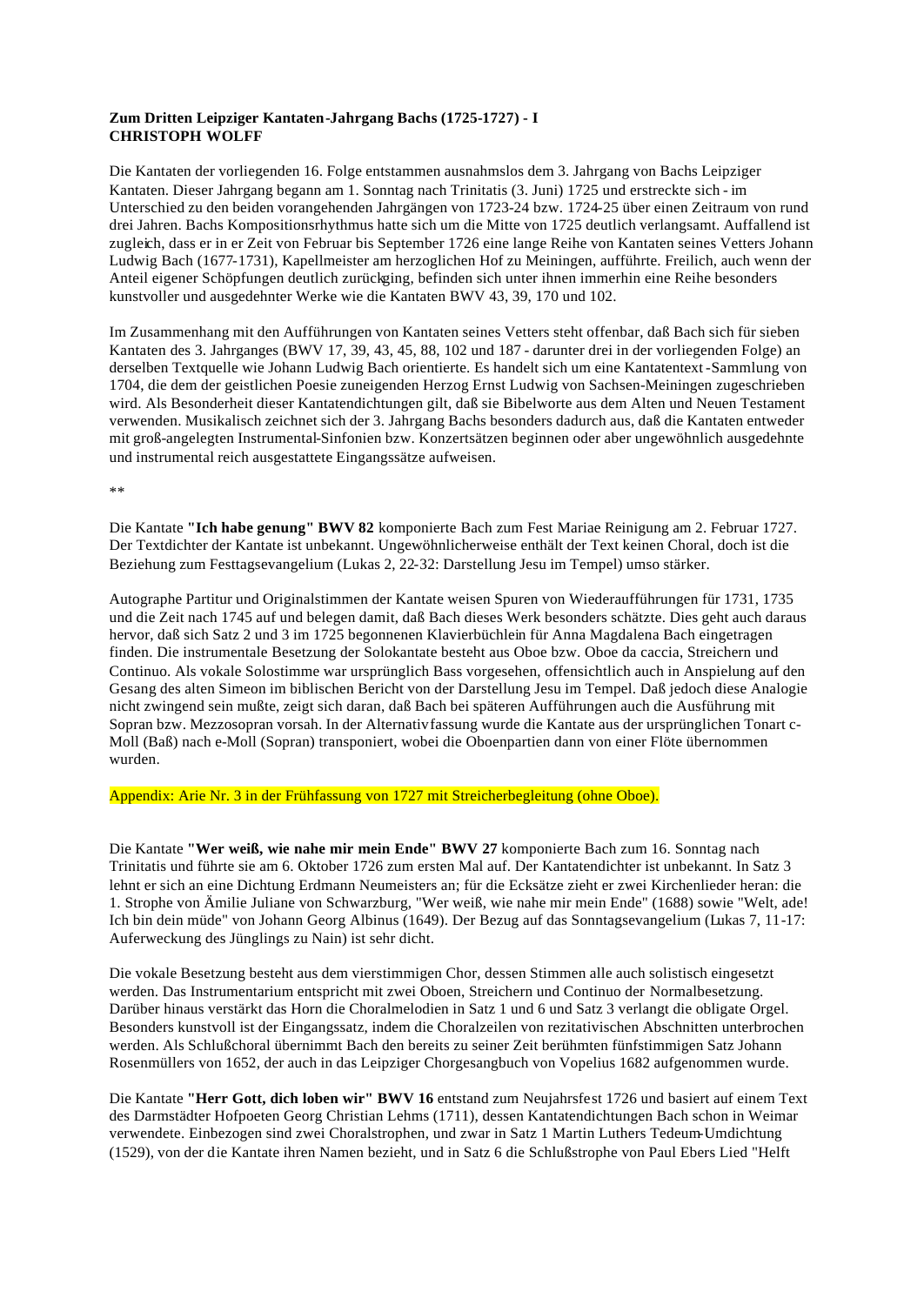mir Gotts Güte preisen" (um 1580). Inhaltlich überwiegt der Dankcharakter des Textes, der keine direkten Bezüge auf das Festtags-Evangelium aufweist.

Die originalen Quellen aus dem Entstehungsjahr enthalten Ergänzungen von 1731 sowie aus der Zeit nach 1745, die auf eine letzte Wiederaufführung unter Bachs Leitung, wohl zum 1. Januar 1749, deuten. Die Besetzung der Kantate umfaßt neben dem vierstimmigen Chor ein Orchester, das aus Horn, 2 Oboen, Streichern und Continuo besteht. Satz 1 ist eine festliche Choralbearbeitung über das deutsche Tedeum, dessen liturgische Melodie im Sopran erklingt. Ungewöhnlich erscheint Satz 3 in der Kombination von Arie und Chor. Den Mittelteil des Stückes bildet ein Baß-Solo, daß von zwei orchesterbegleiteten Chorblöcken (jeweils in einer Chorfuge mündend) umrahmt wird.

Appendix: Die für die Arie Nr. 5 verlangte Oboe da caccia wurde in Bachs letzter Aufführung durch eine Violetta (Viola ) ersetzt.

Die Kantate **"Vergnügte Ruh, beliebte Seelenlust" BWV 170** entstand zum 6. Sonntag nach Trinitatis und wurde am 28. Juli 1726 erstmals aufgeführt. Im gleichen Gottesdienst wurde auch die Kantate "Ich will meinen Geist in euch geben" von Johann Ludwig Bach musiziert. Der solistische Charakter von BWV 170 deutet darauf, daß Johann Sebastian Bachs Werk nach der Predigt unter dem Abendmahl erklang. Es vertont wie auch BWV 13, 16 und 110 einen Text von Georg Christian Lehms, der deutliche Bezüge zum Sonntagsevangelium Matthäus 5: 20-26 (Christi Bergpredigt: Schein-Gerechtigkeit der Schriftgelehrten und Pharisäer) erkennen läßt.

Die Kantate ist für Alt-Solo, obligate Orgel, Oboe d'amore, Streicher und Continuo geschrieben. Sie erfuhr eine offenbar letzte Wiederaufführung in den Jahren 1746-47, bei welcher Gelegenheit Bach die obligate Orgel in Satz 5 durch eine Traversflöte ersetzte. Die drei Arien und zwei Rezitative der Kantate ordnen sich zu einem symmetrischen Aufbau (A-R-A-R-A), bei jeweils differenzierter Behandlung der einzelnen Sätze. Dem Secco-Rezitativ Nr. 2 steht in Nr. 4 ein Accompagnato gegenüber; die drei Arien zeigen fein abgestufte Besetzungen im Zusammenhang mit den wechselnden Ausdrucks-Charakteren: volles Orchester mit Oboe d'amore und obligater Orgel (1726) bzw. Traversflöte (1746-47) in den Rahmensätzen, während der Mittelsatz als Bassettchen (ohne tiefliegende Baßstimme) gestaltet ist.

Die Kantate **"Herr, deine Augen sehen nach dem Glauben" BWV 102**, bestimmt für den 10. Sonntag nach Trinitatis, wurde am 25. August 1726 erstmals aufgeführt. Textdichter der zweiteiligen Kantate ist vermutlich Ernst Ludwig von Sachsen-Meiningen, der in Satz 1 und 4 alt- und neutestamentliche Verse aus Jeremia 5,5 bzw. Römer 1, 4-5 anführt und in den freigedichteten außerdem die Verbindung zum Sonntagsevangelium (Lukas 19, 41-48: Ankündigung von der Zerstörung Jerusalems) herstellt. Dem Schlußchoral liegt die letzte Strophe aus Johann Heermanns Lied "So wahr ich lebe, spricht dein Gott" (1650) zugrunde.

Die Originalquellen der Kantate sind in Partitur und Stimmen vollständig erhalten. Aus ihnen läßt sich eine Wiederaufführung (1731 oder später) ablesen, bei der ein Violino piccolo die ursprünglich vorgesehene Traversflöte ersetzt (vorliegende Aufnahme mit Flöte). Zu diesen Instrumenten (und dem vierstimmigen Chor) treten zwei Oboen, Streicher und Continuo. Die bedeutende Kantate, deren Profil von dem herausragenden Eingangschor geprägt ist, hat Bach nach 1735 in wesentlichen Teilen als Vorlage seiner Messe g-Moll BWV 235 benutzt (Satz 1: Kyrie, Satz 3: Qui tollis, Satz 5: Quoniam).

Die Kantate **"Gott der Herr ist Sonn und Schild" BWV 79** schrieb Bach zum Reformationsfest am 31. Oktober 1725. Der unbekannte Kantatendichter übernahm für den Eingangssatz den Text von Psalm 84: 12, für Satz 3 die erste Strophe des Liedes "Nun danket alle Gott" von Martin Rinkardt (1636) und für Satz 6 die letzte Strophe aus "Nun laßt uns Gott, dem Herren" von Ludwig Helmbold (1575). Auf die Evangelien- oder Epistellesungen des Tages wird kein Bezug genommen.

Die autographe Partitur und Originalstimmen aus der Entstehungszeit des Werkes zeigen Spuren einer Wiederaufführung wahrscheinlich im Jahre 1730, für die Bach eine Besetzungserweiterung vornahm. Die Originalbesetzung besteht aus dem vierstimmigen Chor (alle Vokalstimmen auch solistisch berücksichtigt) und einem Orchester mit zwei Hörnern und Pauken, zwei Oboen, Streichern und Continuo. 1730 wurden in den Sätzen 1, 3 und 6 Traversflöten zusätzlich mit aufgenommen, in Satz 2 wurde das Oboensolo durch ein Traversflötensolo ersetzt (die vorliegende Aufnahme bringt die Fassung mit Oboe). Von besonderem Gewicht ist der Eingangschor, der Ende der 1730er Jahre zum Gloria der Mess G-Dur BWV 236 umgearbeitet wurde. Seine freie Polyphonie und intensive Ausdruckskraft wird im Sopran-Baß-Duett Nr. 5, das ohne instrumentale Einleitung beginnt, aufgegriffen. Die beiden Choralstrophen Nr. 3 und 6 erhalten durch die Mitwirkung der obligaten Hörner einen zusätzlichen Akzent.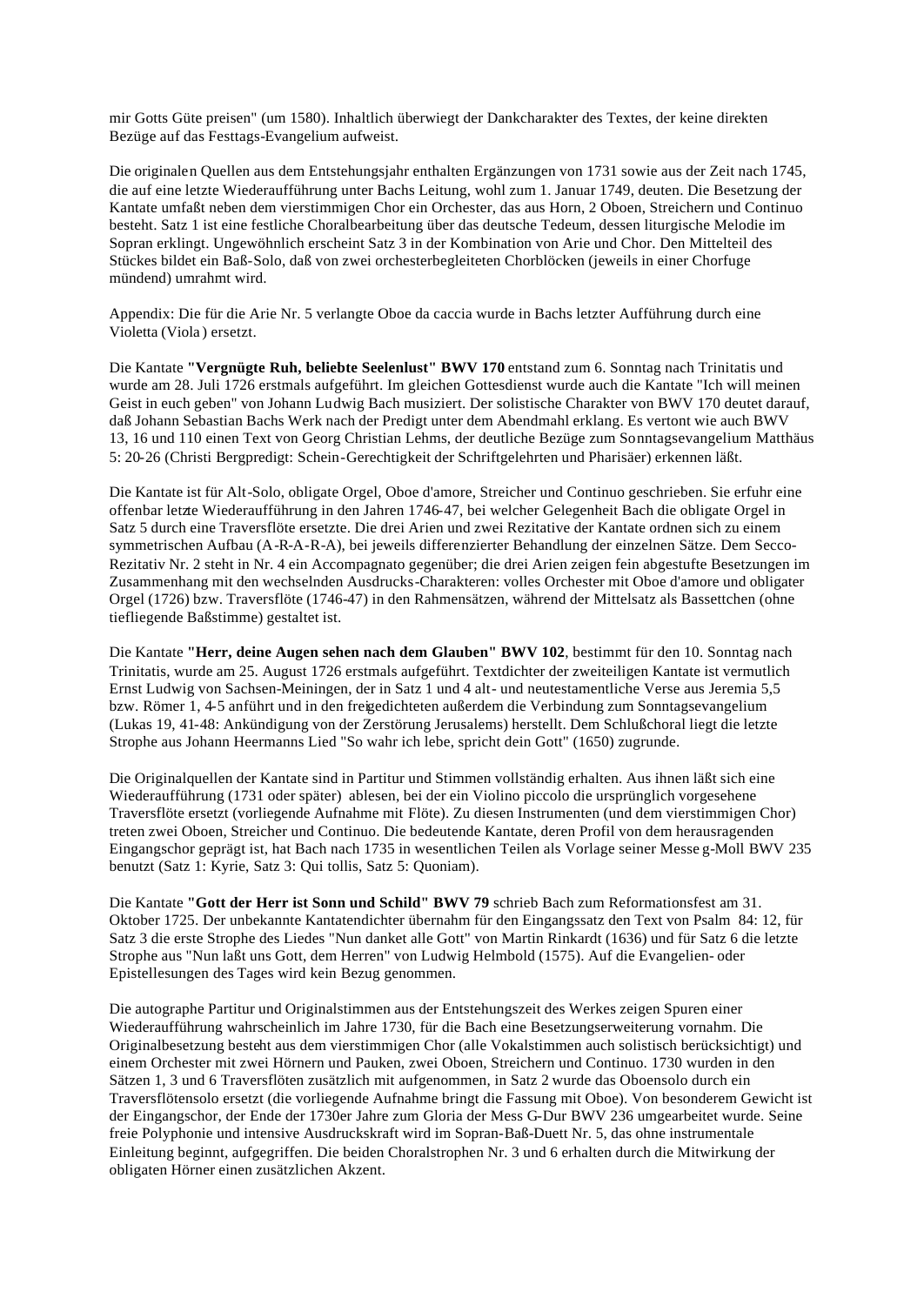Die Kantate **"Ich geh und suche mit Verlangen" BWV 49** ist für den 20. Sonntag nach Trinitatis bestimmt und erklang zum ersten Mal am 3. November 1726. Der unbekannte Dichter gestalte den Text in Anlehnung an die altkirchlichen Deutungen des Hohenliedes Salomons in der Form eines Dialogs zwischen der Seele als Braut (Sopran) und der Stimme Jesu als des Bräutigams (Baß). Im Schlußsatz Nr. 6 wird die Choralstrophe "Wie bin ich doch so herzlich froh" von Philipp Niclai (1599) kunstvoll in den Arientext interpoliert. Insgesamt knüpft der Text eng an die Evangelienlesung Matthäus 22: 1-14 (Gleichnis vom königlichen Hochzeitsmal) an.

Zu den beiden Dialog-Solostimmen tritt ein aus Oboe d'amore, Streichern und Continuo gebildetes Orchester, in dem der Orgel eine konzertierende Rolle zugewiesen ist. Diese tritt insbesondere in den beiden Kopfsätzen hervor, deren erster einem verschollenen Konzert entnommen und von Bach später zum Cembalokonzert E-Dur BWV 1053 umgearbeitet wurde. In Satz 4 tritt zur Oboe als zweites Obligatinstrument noch ein Violoncello piccolo. Die Solokantate zeichnet sich durch besonders ausgiebiges Duettieren aus, das vor allem die Sätze 3, 5 und 6 bestimmt.

Die Kantate **"Gott fähret auf mit Jauchzen" BWV 43** zum Fest Christi Himmelfahrt Erfuhr am 30. Mai 1726 ihre erste Aufführung. Den Text der zweiteiligen Kantate mit insgesamt elf Sätzen entnahm Bach der Meininger Textsammlung von 1704. Er beginnt mit einem Zitat von Psalm 47: 6-7 und schließt mit zwei Strophen aus Johann Rists Lied "Du Lebensfürst, Herr Jesu Christ" (1641). Der dem Festtagsevangelium entnommene Vers Markus 16: 19 liegt dem Rezitativ Nr. 4 zugrunde. Teil 1 der Kantate erklang vor der Predigt, Teil 2 danach.

Aus den erhaltenen Originalstimmen der Kantate lassen sich verschiedene Wiederaufführungen ablesen. In einer dieser späteren Aufführungen ersetzte Bach in Satz 7 die ursprüngliche Obligatstimme (Violine) durch eine Trompete. (Die ersten fünf Sätze des Werkes wurden nach 1750 von Wilhelm Friedemann Bach in Halle aufgeführt.) Die Gesamtbesetzung der Kantate besteht aus dem vierstimmigen Chor (alle Stimmen auch solistisch eingesetzt) und einem Orchester aus drei Trompeten und Pauken, zwei Oboen, Streichern und Continuo.

Die Kantate **"Brich dem Hungrigen dein Brot" BWV 39**, liturgisch dem 1. Sonntag nach Trinitatis zugeordnet, erklang erstmals am 23. Juni 1726. Den Text bezog Bach aus der Meininger Sammlung von 1704. Satz 1 vertont einen alttestamentlichen Text (Jesaja 58: 7-8), dem in Satz 4 ein neutestamentlicher folgt (Hebräer 13: 16). Beide Bibelstellen wie auch die freie Dichtung kommentieren das Sonntagsevangelium Lukas 16: 19-31 (Gleichnis vom reichen Mann und vom armen Lazarus). Als Schlußchoral fungiert die letzte Strophe des Liedes "Kommt, laßt euch den Herren lehren" von David Denicke (1648) mit der Melodie "Freu dich sehr, o meine Seele".

Die Besetzung des zweiteiligen Werkes umfaßt neben dem vierstimmigen Chor (Sopran, Alt und Baß auch solistisch hervortretend) ein Orchester, dem zwei Blockflöten, zwei Oboen, Streicher und Continuo angehören. In gewisser Weise bildet BWV 39 ein Pendant zu den Kantaten BWV 75 und BWV 20, mit denen Bach am 1. Sonntag nach Trinitatis 1723 und 1724 einen neuen Kantaten-Jahrgang eröffnete. Für 1725 haben wir keinen diesbezüglichen Nachweis. BWV 39 bietet sich als besonders kunstvolles Stück dar und stellt in seinem ausgedehnten, dreiteiligen Eingangschor ein Musterbeispiel für das differenzierte Zusammengehen von Chorund Orchesterstimmen dar. Es spiegelt zugleich die Erfahrungen mit der Gattung Kantate wider, wie sie Bach über drei volle Jahre hin gewonnen hatte.